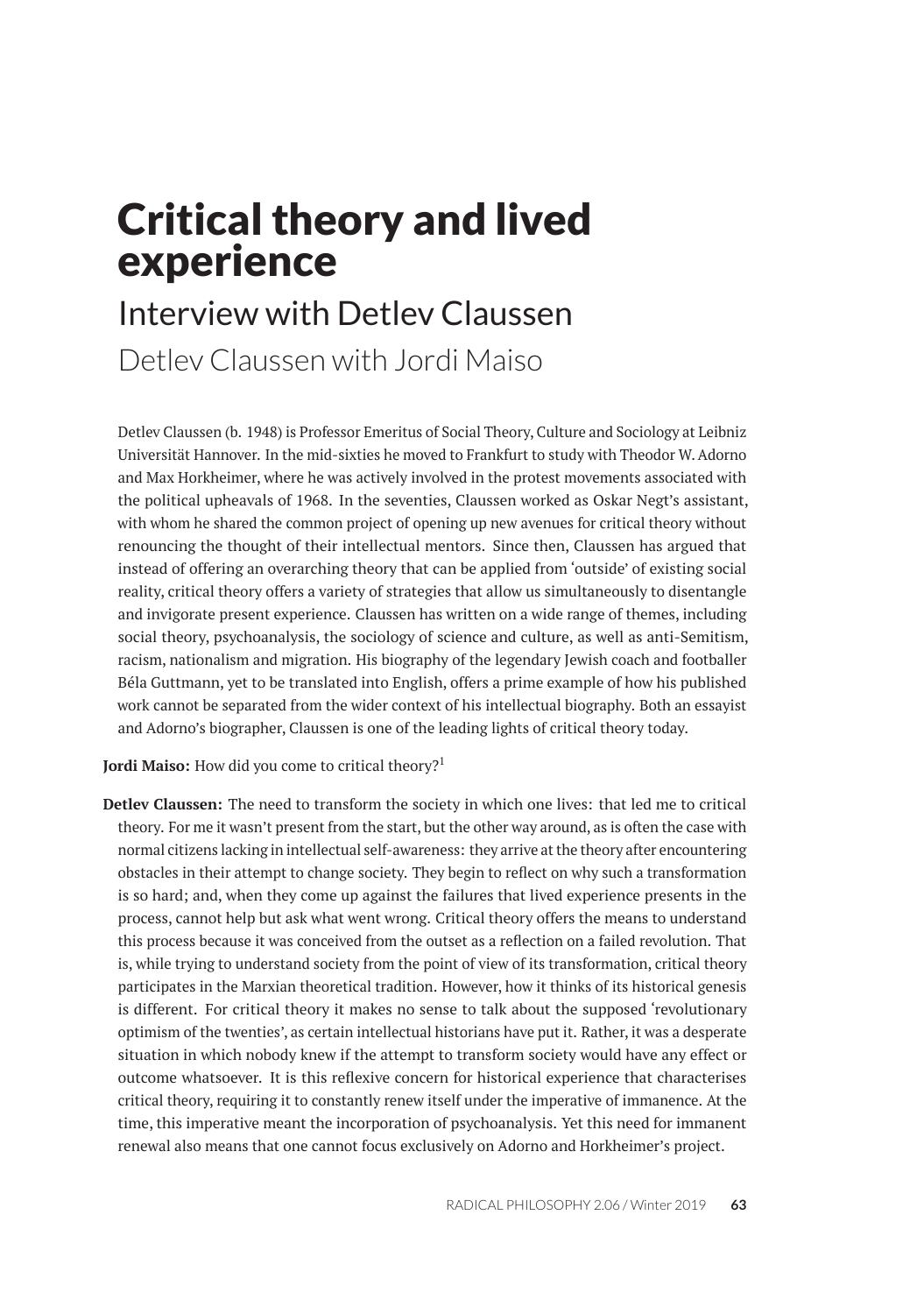- **JM:**As a student, you moved to Frankfurt with the intention of transforming society. Why Frankfurt? Were you already familiar with Horkheimer and Adorno's work?
- **DC:** I moved to Frankfurt in 1966. In Bremen, the city where I grew up, I'd listened Adorno's 'Progress' lecture as a student, and was completely convinced by it.<sup>2</sup> Immediately I knew I wanted to study with him. Until then I had only read one book by him, *The Jargon of Authenticity*, but gathered in it was everything I'd had to suffer intellectually as student; namely, the trivialised Heideggerianism that marked the intellectual climate in the Federal Republic of Germany. Today, I would say that it was a post-national-socialist climate, Nazi-lite, so to speak, that manifested itself in an omnipresent language: from radio stations and evangelical academia through to the 'Popular University' [*Volkshochschule*], etc. This jargon was omnipresent, and it had a sinister element, because as a teenager you didn't have the least idea of where it all came from. Then I read *The Jargon of Authenticity*, that blue pocket book which demonstrated the direct relation such language had to Nazism. The whole atmosphere was terribly oppressive, and behind its apparent naivety the ideology of 'national community' or *Volksgemeinschaft* persisted. Today the fifties are idealised, but that era was terrible. The Cold War was frightful: that narrowness that penetrated everyday life, the persecution of all remotely divergent behaviour. It was a totally conformist society. Likewise, if for some reason you disagreed, you were told to 'get lost to the other side!', to the German Democratic Republic. That's the environment we grew up in. The meanness and narrowness of the dominant mentality was unbearable. When you encountered the likes of Adorno, it was as if the blindfold had been lifted.
- **JM:** Adorno was therefore a way out of this oppressive provincialism and post-national-socialist regime. Was Frankfurt also an appropriate place to leave behind the narrow mentality of the Federal Republic?
- **DC:** Yes, Frankfurt was ideal. There, the student bodies were the product of the post-war reeducation programmes. Student halls of residence were self-governing and had to offer something to different to the traditions of the German student fraternities [*Burschenschaften*]. We had for example a self-run film studio, where we could watch the whole gamut of contemporary films: from French New Wave to the new 'third' Polish cinema and American movies, etc. Similarly there was also the self-managed student magazine *Diskus*; a magnificent magazine for which I became editor of the culture section. At the time, the most important writers interested in democratic initiatives (for example, Günther Grass, Peter Weiss, Heinrich Böll, Martin Walser or Hans Magnus Enzensberger) had a great interest in writing in student publications because they knew that their future readers were there. As a student in Frankfurt there were many activities on offer, and that greatly expanded our intellectual horizon: it was like an explosion that took you out of the old Federal Republic. And all these institutions existed thanks to Horkheimer's work as rector, thanks to what he'd made possible on both a practical and a political level. It should not be forgotten that at the time in the Federal Republic people only ever talked about the wall and the division of Germany, accompanied by the constant lament that painted Germany as the victim of universal history: 'What a disgrace, everyone always against us Germans, why, such injustice', etc. On the other hand, Frankfurt offered another perspective, among other things because it was the city of the Auschwitz trials. Nevertheless, in general Frankfurt allowed a totally different relationship to society outside. There were many American students, but also some Israelis, and in this way we were suddenly confronted with realities which until then we hadn't had the slightest idea about. The media and the press were worse than they are today.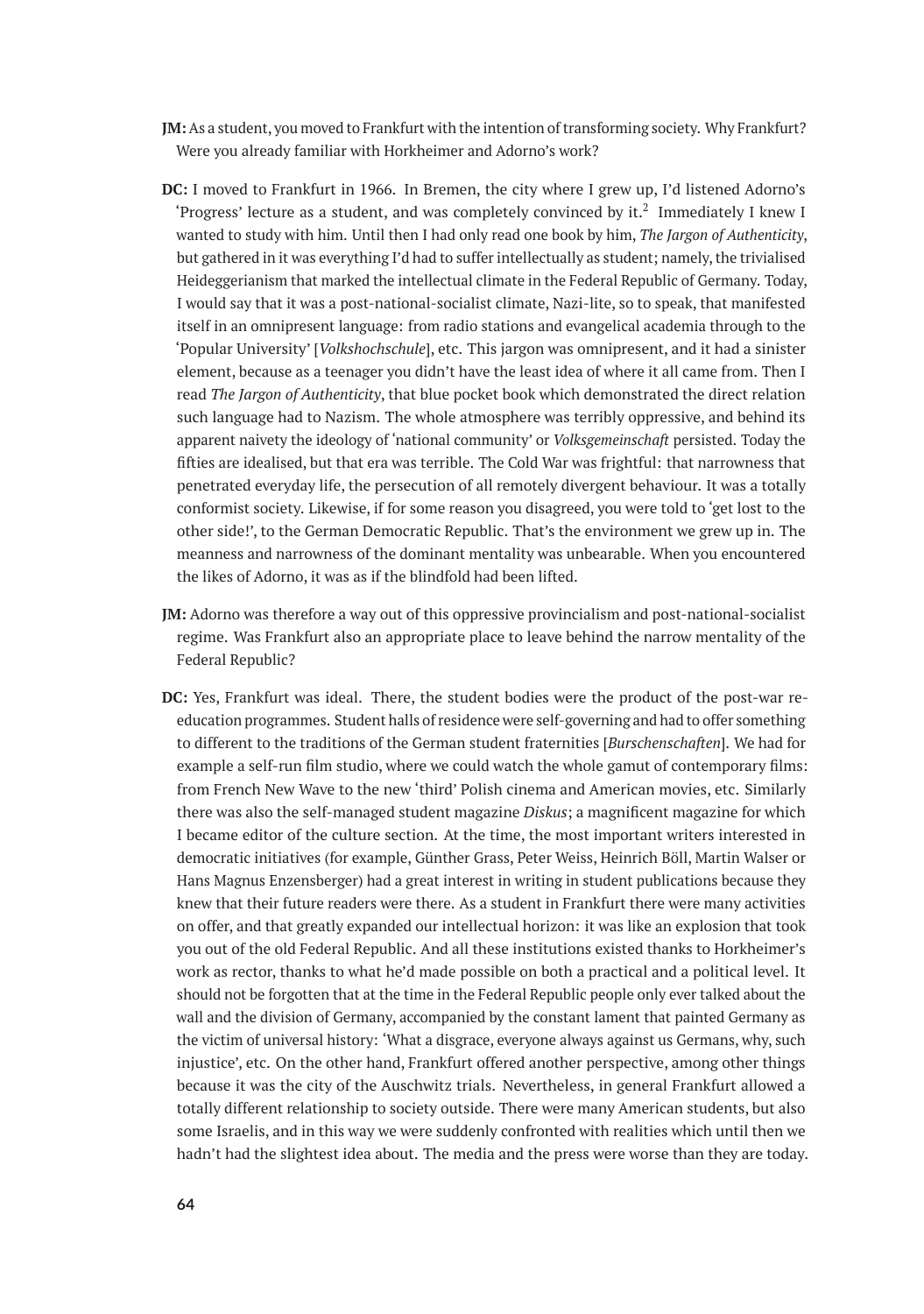There was no news of conflict in the Middle East, for example, nothing was known about the Palestine Liberation Organisation (PLO), because in the media it was not mentioned at all. Yet, in Frankfurt, the Six-Day War was acutely felt as it affected our Israeli friends and their families.

- **JM:** And in this broader Frankfurt context you began to study with Adorno. What do you remember about his lectures?
- **DC:** When I arrived in Frankfurt, in the winter of 1966-67, Adorno was on a sabbatical term during which he finished writing *Negative Dialectics*. Instead I had the opportunity to attend an introductory course by Horkheimer, which influenced me decisively. At that point Adorno was totally overwhelmed with work, by the enormous effort that writing *Negative Dialectics* entailed, and which contributed to his early death. Actually you could argue that *Negative Dialectics* is a kind of extension of *The Jargon of Authenticity*: Although many people do not take it into account, they contain the same political impulse. In my second term I attended a series of seminars by Adorno on *Negative Dialectics*. I attended despite being only nineteen years of age because Hans-Jürgen Krahl, who was doing his doctorate with Adorno, thought that I had to learn everything as soon as possible, so he took me with him and said: 'You come with me, sit in the seat next to me, and nobody will dare question why you are here.' For this reason I ended up attending the seminar alongside twenty-seven-year-olds and doctoral students. I also met Angela Davis there, and that's how our friendship, which has lasted to this day, began.

**JM:** Did guests also attend the seminars from time to time?

- **DC:** Of course. When there were two upholstered chairs it meant that Horkheimer had come from Montagnola, and if there were three, Horkheimer and Pollock. When Horkheimer was there, Adorno didn't talk to any of us. He was simply trying to present his ideas in order to hear what Horkheimer thought of them. That was enormously interesting. For example, sometimes they ended up arguing about the Freudian concept of sublimation, and Adorno was at the end of his tether as Horkheimer saw things completely differently. Then he would say: 'But Max, you have always said the same!' That's why it's so ridiculous that certain historical studies speak presumptuously of 'paradigmatic differences', asking whether or not one viewed a problem in one manner and the other in another: all that is nothing but pseudo-historiography. They discussed among themselves a variety of subjects as normal intellectuals do, albeit vastly learned ones. In any case they would usually agree on a joint formulation in the end. Later, these experiences prompted me to write about the real context in which critical theory was actually produced, and of course the Adorno biography offered the ideal opportunity to present my observations.
- **JM:** What was Adorno's relationship with his students like?
- **DC:** At first, Adorno seemed very elusive, but once you got past that he was very interested in his students and their individual progress. He always spoke of 'my students', and all those who were his disciples in the fifties and sixties had a very close and personal relationship with him. Many ended up in the media or in radio station newsrooms, that's why there are so many pieces for radio by Adorno. There was nothing better for an editor with a script at her disposal than the chance to invite Adorno on, because he spoke so well that you could print it directly. What's more, he always had something interesting to say. He often brought along some of the most distinguished protagonists of the German art and theatre worlds. There are some simply excellent radio broadcasts, of which a good many were ad-libbed. For example, the comments on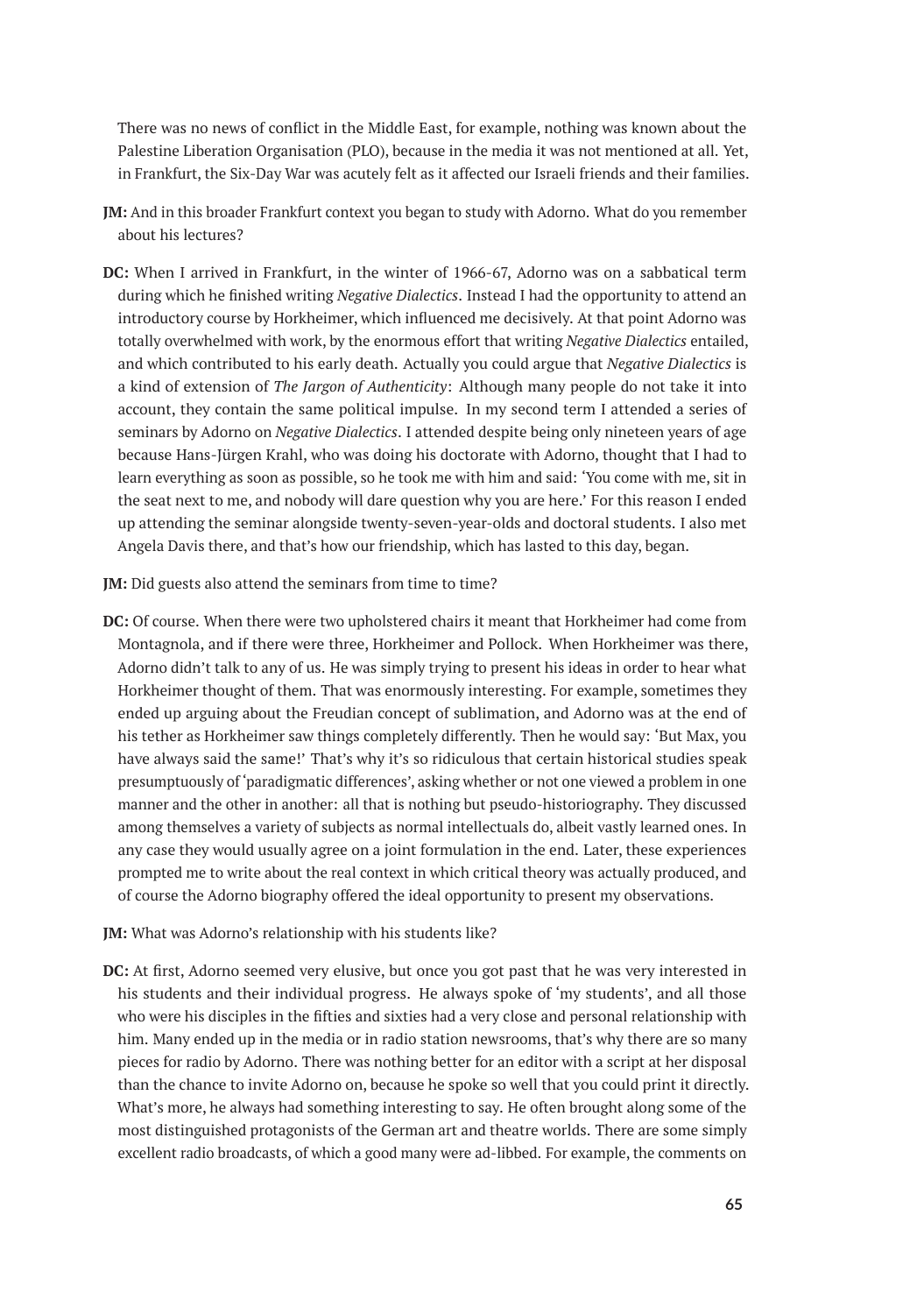Proust collected in *Notes on Literature* are improvised glosses that Adorno made as Marianne Hoppe read his text live on air. It's amazing what can be gained from that text, and it was all off-the-cuff! You can read it five or six times and always discover new takes.

**JM:** And yet the academic situation for Adorno and his students was not easy, am I correct?

**DC:** It was not easy at all. Adorno followed his student's professional development closely, as for those who had done their doctorates with him it was not easy to find an academic placement. At the time it was very difficult to find a place in the university system and, contrary to what some argue again and again (all these stories about the 'Frankfurt School' as the 'second foundation of the Federal Republic' and other nonsense), Frankfurt was in fact very isolated, and Adorno himself was isolated in the University of Frankfurt until the end of the fifties. Working with Horkheimer and Adorno meant fewer professional opportunities. For example, Ralph Dahrendorf soon latched onto this and quickly disappeared from the Institute for Social Research because his stay in Frankfurt did not help him at all to promote his academic career. Habermas's relationship with the Institute is an unfortunate story, but it also highlights a typical impasse. This is what I wanted to document with the publication of Horkheimer's letter to Adorno in 1958 as it demonstrates very clearly what a university position meant for Horkheimer.<sup>3</sup> Horkheimer institutionally rejected the approximation of academic and political radicalism, because for him this necessarily led to a merely verbal radicalism. I think that in this context, rather than accuse Horkheimer of political cowardice for having dropped Habermas from the *Institute*, it is important to reflect on the veracity of those claims, given that ten years later Habermas' arguments against the students would be quite similar, but not exactly the same either.

**JM:** Was Horkheimer still the 'political brains' of the *Institute*?

- **DC:** Without a doubt; to tell the truth, more so even than Adorno. While gathering information for my Adorno biography I found many things in the Horkheimer Archive that I could not use in the book. There I found for example a huge file on Iraq. I discovered that Horkheimer had dealt extensively with the coup in Iraq in 1958, as well as the Chinese Cultural Revolution. Many people simply did not understand just what drove him to study these events so devotedly, but he certainly had a good instinct. For him it was not solely about Iraq, rather that something terrible had happened there: it was a paradigmatic case of what I have called an 'ill-fated revolution'. And he had to study and reflect on it, because he saw that it was an absolutely fundamental issue.
- **JM:** Yet one often gets the impression that Horkheimer is not taken into account. One might say that he is studied even less today. What was your impression of him?
- **DC:** In Horkheimer, one met with a *grand seigneur*. For me, that's highly appealing and enormously likeable. Among today's academics you no longer see that at all. Even at the time Horkheimer had an elegance that few could match. He lived the good life: good food, good drink, good hotels, and the others, more or less, tried to follow his lead. There is a very nice memo of a conversation between Horkheimer and Pollock, in which they argue about what they want to do with the Institute and what rules they want to establish. Horkheimer writes to him: 'never do expenses'. His noble instinct was already evident in that for him there were much more important things than a career. For Horkheimer, as for many socialists of the twenties, the term 'upstart' was an insult: he did not want such people in the Institute. It is a completely different attitude to today's, from another culture, even. When in my first term I attended an introductory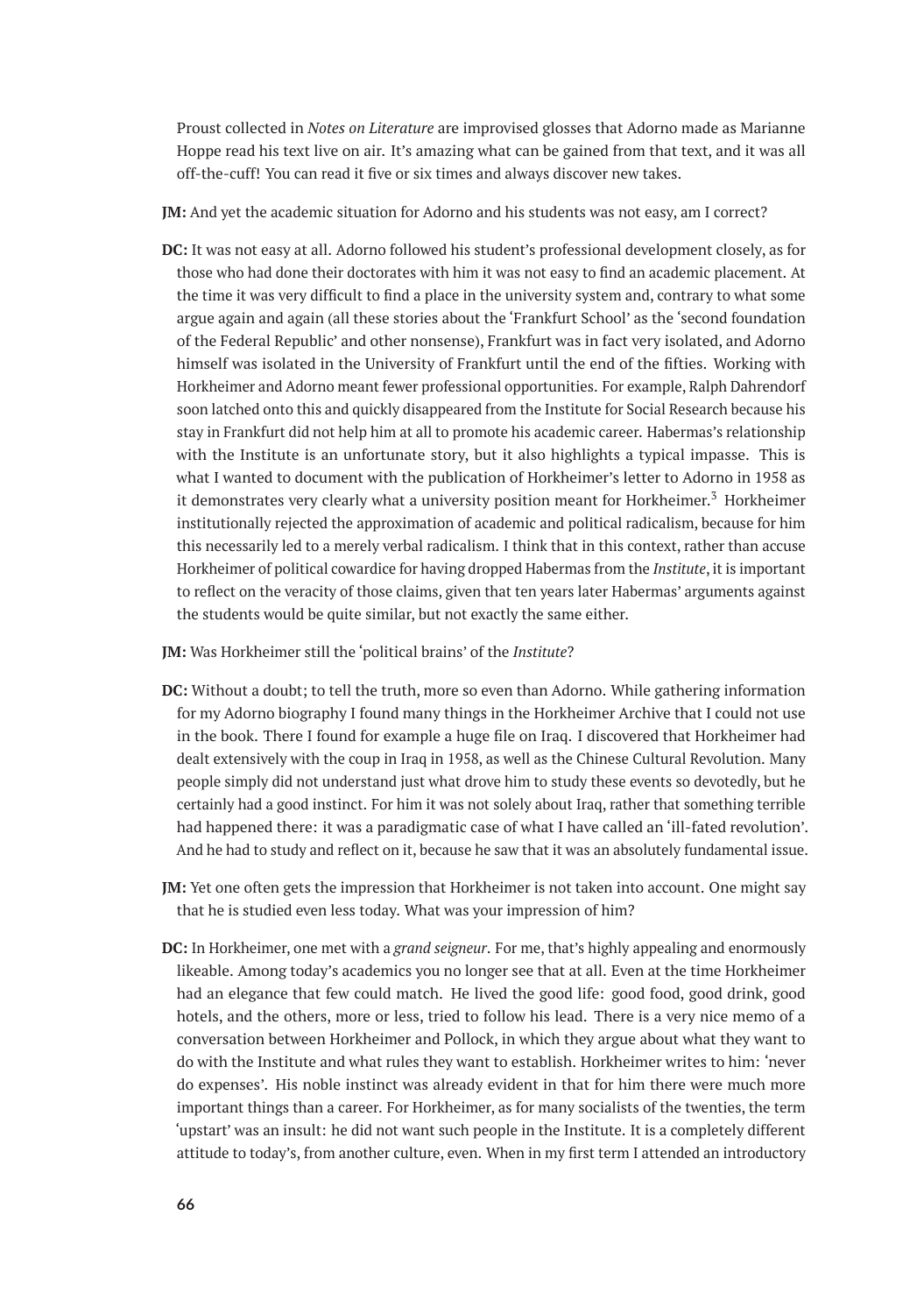course taught by him, he impressed me deeply: his enormous intelligence and sharpness, his experience, the serenity with which he explained to students who were only eighteen years old *The Phenomenology of the Spirit*. I immediately wanted to find out more about him, and I soon discovered that without him there would have been no critical theory and no Institute for Social Research as we know it today.

**JM:** However, his later interpretations are often oversimplified or misinterpreted, which may have to do with his relatively scarce output, productively speaking, after his return to Europe. It would seem that *Dialectic of Enlightenment* signalled some sort of end for Horkheimer, at least for his writing, while Adorno's return spurred him to take on a frenetic work-rate. How would you explain this situation?



**DC:** When we talk about Horkheimer's apparent lack of productivity, we should not forget that few men have understood so quickly and synchronically that which came to pass after 1941. Once that is accepted, we see that the question of his output, not to mention that of an academic career, is ultimately not the most important thing. One is not especially motivated to pursue these directions either. However, Horkheimer's late annotations, the only things he came to write after 1945, are an inexhaustible source of interest since they contain excellent analyses. Many of them stem from conversations. Horkheimer and Pollock lived in Montagnola, and Pollock realised that he ought to write down the conversations he'd had with Horkheimer next to the fireplace over a glass of red wine. This is how *Splinters: Notes on a Conversation with Max Horkheimer* happened [*Späne: Notizen über Gespräche mit Max Horkheimer*], in which there are extremely intelligent reflections to be found. $4\,$  It is a text that can be read again and again and one will always discover something new. Much the same can be said for the piles of correspondence. Horkheimer was a prodigious letter writer, and these letters have a lot of substance. The letters themselves provide excellent commentaries on specific situations of the time, and bear witness to the intelligence and precision with which he approached his subject matter. Nevertheless, it is fundamental to keep in mind that Horkheimer recognised and understood the significance of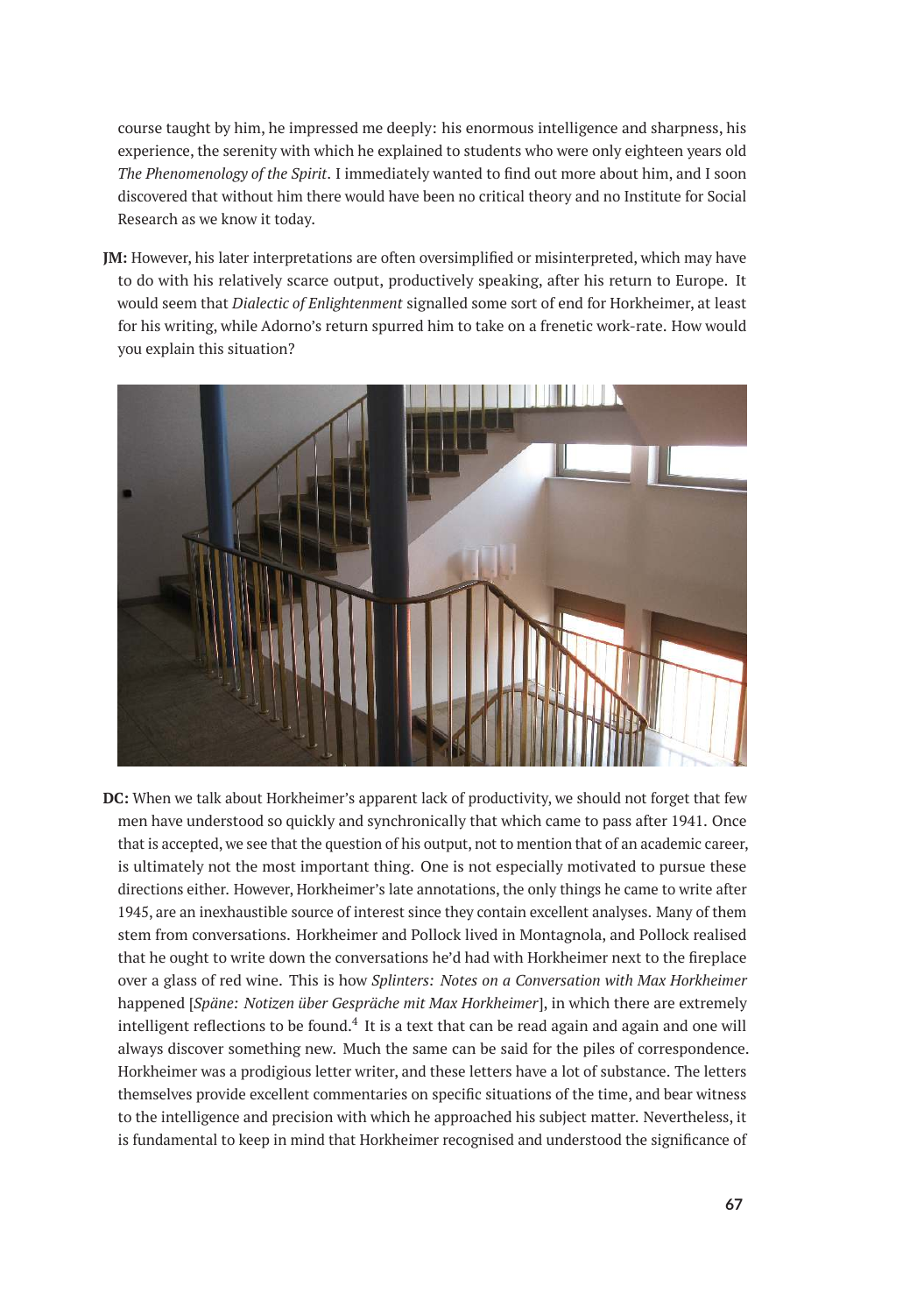the fragment for the philosophy of history. Faced with the supremacy of political systems and conceptual disintegration, the fragment offered an appropriate response. Therefore, although it hadn't been planned that way, *Dialectic of the Enlightenment* passed down as a collection of fragments, a torso, a work in progress. That's why it can't be read as an exclusively academic text: it does not represent the last word on any given matter; rather it attempts to capture a particular historical moment, specifically the state of the world from 1944-47. The great contribution of the book is that Horkheimer and Adorno managed to recognise and express the epochal quality of the historical-social transformations they were examining precisely as they were taking place. Normally, the meaning of a particular shift is only ever understood twenty years later. Today, our understanding of the epochal change that took place in 1989 still has a long way to go, yet *Dialectic of Enlightenment* managed to recognise what was changing contemporaneously.

**JM:** Hence your insistence on the 'temporal kernel of truth' …

**DC:** Exactly. The legacy of critical theory, which I aspire to in my own theoretical work, is that we must understand the present. That doesn't mean that the past isn't important. What it means is that our conception of the past has to be continually renewed, but always from the perspective of the present. I would say that critical theory is a critique of the present and that the past is constantly transformed by this criticism. Therefore, it is absurd to try and establish a particular set of axioms or to try and marginalise a certain theoretical orientation by denouncing it as 'orthodox critical theory'. There can be no orthodoxy in the first place, as critical theory is not a doctrine that can be found in this or that book. Rather, it is the attempt to articulate historical and social experience by way of theory. That's why it was so important to Horkheimer to only publish those writings of his that met the demands of the present. In them, his capacity for historical differentiation is evident: a text written in 1966 has to be different than one written in 1944. Hence also his irritation with Habermas' text in his letter to Adorno: in 1958 you could not establish continuity with Marx's early writings without some kind of rupture. It is something people experience in their development: when you're young, you read the *Economic and Philosophical Manuscripts* with great excitement. What you have initially is that very enthusiasm: the encounter has yet to incorporate a moment of reflection. First, you have to keep in mind when the text was written, why it was written like that, what Marx understood by 'work', what relation that has to work today, etc. Of course the impulse behind the pre-1848 era that guides the early writings, known as the *Vormärz*, is very appealing, and that's why one deals with historical issues. However, to understand all that one needs much more than enthusiasm. Hence Horkheimer's distrust of pure enthusiasm and verbal radicalism. He had seen everything. Today I can understand it much better: I abhor verbal radicalism given my own experience. When you reflect critically on the sixties, it becomes clear that verbal radicalism often ends up accepting the conformism of protest. And that has dangerous consequences both theoretically and practically, for example when pre-fascism is confused with fascism.

#### **Critical theory and the student movement**

**JM:** I would like to ask you some questions about your relationship with the anti-authoritarian protest movement of the second half of the sixties. You played an important role in Frankfurt's SDS [Socialist Federation of German Students] and had close contact with key figures in the movement like Hans-Jürgen Krahl and Angela Davis, who also had a strong link to critical theory. What was the historical and biographical situation which led you to the student movement?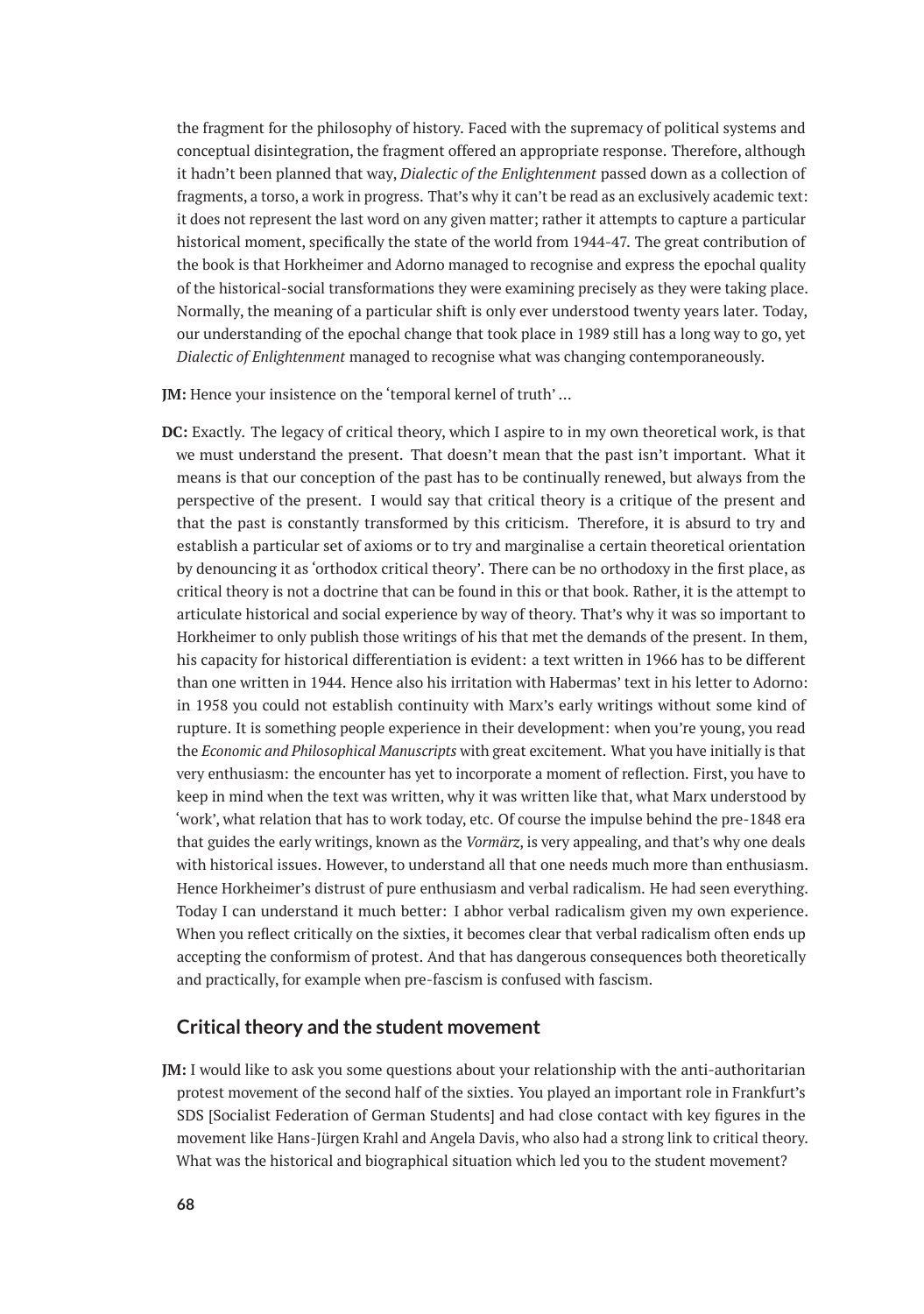- **DC:** When I went to Frankfurt to study with Adorno, it was accepted everywhere that something had to give socially. It was in the air. There was great dissatisfaction with West Germany's post-Nazi situation. Shortly before, there'd been the 'Spiegel scandal', which posed a dangerous threat to the freedom of the press.<sup>5</sup> For my generation, which had been exposed to the benign influence of the re-education programmes, in a progressive intellectual climate, this situation became intolerable. A strong impulse to transform society emerged from the contradiction between the democratic aims we'd been educated in and the day-to-day reality of the Federal Republic. This was compounded by my first experience abroad, to England, where daily life seemed to be marked by a basic democratic outlook that simply fascinated me. It was not merely a democracy without content, where one just goes to vote every four years. Instead, there was a permanent spirit of debate: there were people on the streets that approached citizens for their views on the political issues of the day, asking for example what they thought about atomic war and things like that. Yet the decisive factor in understanding this drive for transformation was obviously Germany's past. In this sense, the Auschwitz and Eichmann trials were enormously important in my upbringing. We mustn't forget that nobody in the Federal Republic ever spoke about such things; it was as if they had never happened. And suddenly both trials could be followed on television. Naturally, this led to conversations within the family: we wanted to know who this Eichmann was, what he had done, and when we read something about him or discovered a new fact we were completely shocked. Little by little we began to understand why Germany was not particularly well-regarded in Europe and to see through the ideological construct that rendered Germany a victim of world history. As you can imagine, given the historical, social and generational situation, the SDS was very attractive. For example, in the mid-sixties the SDS campaigned for Nazi justice reparations, which for me was enormously important. My father was a solicitor who would've liked to have made it as a judge, however his examiner deemed him insufficiently national-socialist, fortunately. I remember that in the early fifties, from time to time my father would see old faces at the court entrance; sometimes, when I asked him what they'd done he'd simply say: 'he used to be a judge'. Only later did I come to understand the situation: as judges they'd handed down death sentences over nothing, over trivialities. During this campaign, we discovered things that somehow we could have intuited but could not demonstrate. That was decisive for my entry into the SDS. The more you dealt with the subject, the more you felt your blood curdle. Besides, what was really mobilising was that not only did you come up against the events of 1933-1945, but also with everything that happened after. For us this didn't represent an attempt to rake up the past, on the contrary, such events were inseparable from our childhood and youth, from this totally enforced silence. It was as if we were covered in muck: there were issues that simply couldn't be touched, as it were, and if one did, the result was immediate social exclusion. In this context, the SDS played a very important role.
- **JM:** That was also one of the main points of agreement between the SDS and critical theory, was it not?
- **DC:** Yes, but in general the Frankfurt SDS had close ties to critical theory. Horkheimer and above all Adorno were regular guests at the SDS headquarters. With Adorno we saw each other very often and we argued a lot. He tried to convince us that it was somewhat imprudent to compare West German society with fascism: one could speak of a survival of national-socialism in the Federal Republic, even of a potential for fascism, but always stressing the fundamental difference between democracy, even in its authoritarian forms, and fascism. In spite of this, there was always the possibility of a reversal back to an authoritarian state, and this was a view that everyone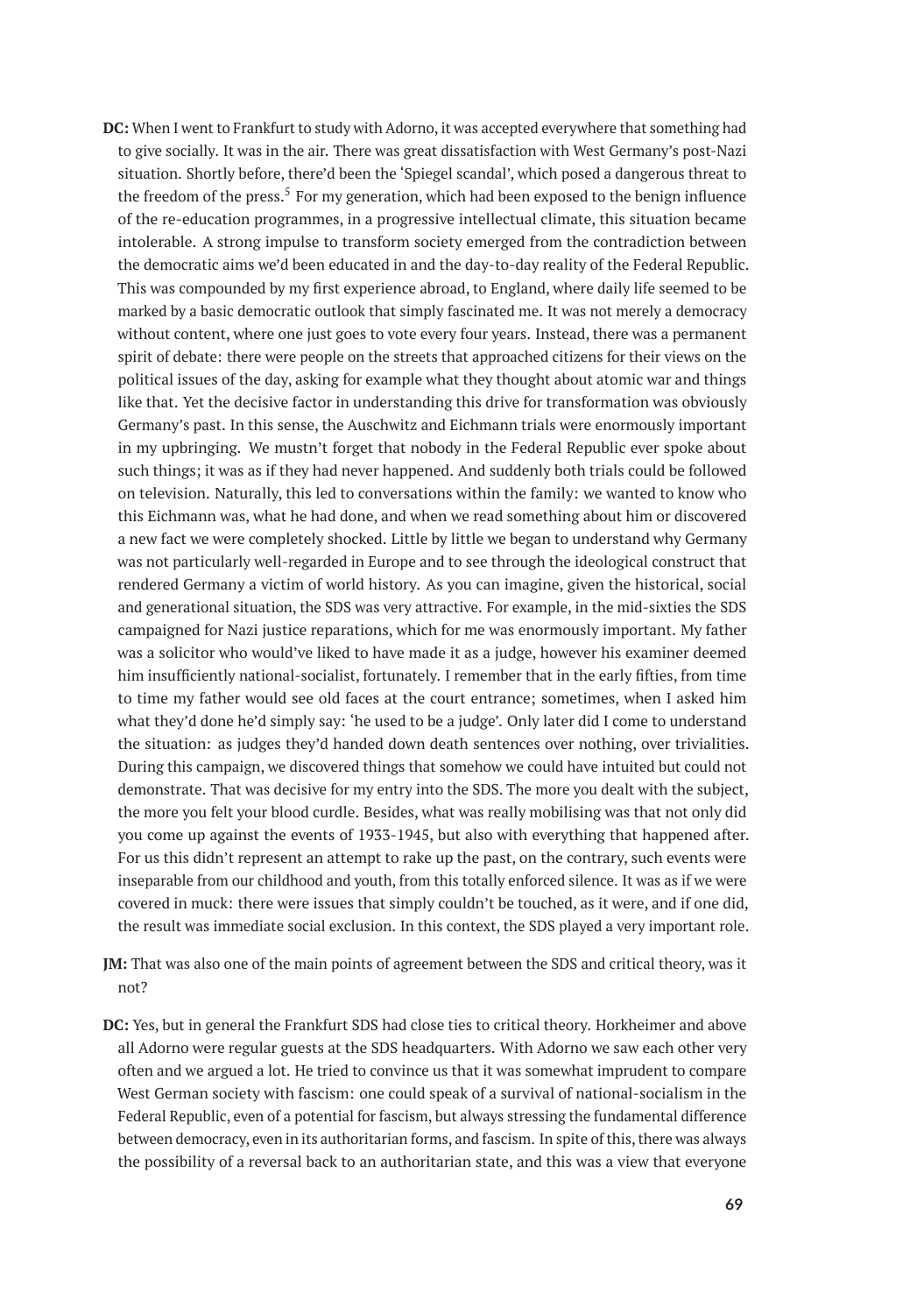shared, including Adorno. That's why he always referred to us as 'my students', because we represented the possibility of continuing the work he had done. We saw things in much the same light. For us it was a question of identifying a space in which to articulate a critical theory that understands society from the perspective of its transformability. By then, it wasn't possible to talk about a revolutionary movement of workers, let alone of a vanguard formation that would attempt a 'substitute revolution' of the proletariat, on their behalf and for them, so to speak. That's why we thought that the student milieu was a terrain where transformation could take place. For this reason, as potential intellectuals, the task of the students was to understand society – to understand it, but also to transform it. In this way, we tried to reflect on the problem of students and their social privilege: the intention was not to suppress privileges, but to extend them. The desire to reach beyond the university, to communicate what critical theory knew to the whole of society, all this had to be informed by such an intention. This was what the student movement in the second half of the sixties originally set out to do.

**JM:** And therefore, when you arrived in Frankfurt, you made the decision to join the SDS.

- **DC:** Yes, in my first week I went to the SDS office on Wilhelm Hauff Street to sign up. Coincidentally Krahl was there, that's how we met, and immediately we went together to the printers to prepare pamphlets. I was quickly accepted into the group. Back then the bars were the heart of the SDS social scene. Krahl drank a lot. He set the pace with his doubles, a nightmare for the liver. Yet there was also much talk and discussion and I learned a lot. First of all, they insisted I read *The Phenomenology of Spirit*. I bought the book right away, but of course I didn't understand a thing, and so it was clear to me that I should join Krahl's research group as soon as possible. They were the ones who took me with them to the seminars: Adorno, Alfred Schmidt and, above all, Oskar Negt – that's how I met him. Negt did many things with us and took great care of our theoretico-political development. He was decisive in our learning: he was extraordinarily well-grounded theoretically and also very interested in working with us. He realised immediately that if he was able to convince Krahl to collaborate with his seminar, then he would bring all of his friends with him and in this way he could bring together the great critical potential there was in Frankfurt. The quality of the discussions in those seminars was excellent, first-class. His seminar on the philosophy of right, which lasted several for years, was also a great mainstay. In 1967 we began with twenty people and by 1968 we were two hundred and fifty, and there were also people like Alexander Kluge and his sister Alexandra. It was thanks to that seminar that Negt met Kluge. In 1968 it was fantastic to see.<sup>6</sup>
- **JM:** What was the relationship with the older critical theorists like? Did they also collaborate closely, as did Negt?
- **DC:** It was of a different kind, though of course very respectful and cooperative, too. They were extremely influential. Adorno was first of all our teacher, for us he was a figure of authority; Horkheimer was slightly secondary, but he was always available, on-hand, and we often bumped into one another. With Marcuse it was different; more of a friendship, and that was a decisive experience for my own personal development. In spite of an age difference of forty years, he was able to cultivate true friendships – that's a quality few people have, and Herbert had it. He always wanted to meet young people and had an enormous interest in what they thought, what they did, etc. On the other hand, his advice helped us a lot in various difficult moments, for example in our discrepancies with Adorno. We invited him again and again to Frankfurt, and from 1967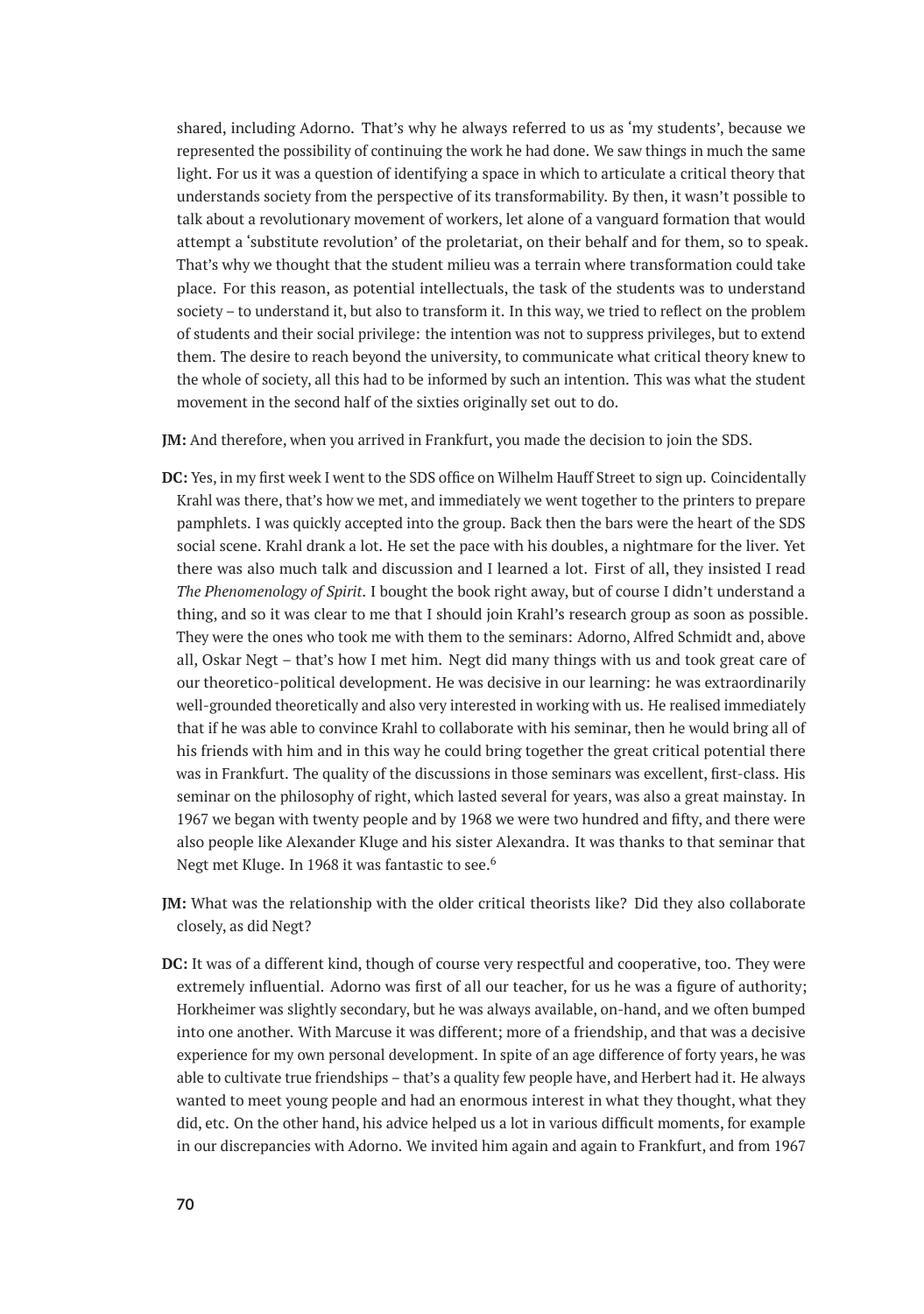until his death he came every year, and we also went to visit him in San Diego. We saw each other often and so we could maintain our friendship. His presence was enormously important for me.

- **JM:** Given the context of the relation between critical theory and the student movement, how did things stand with Jürgen Habermas?
- **DC:** With Habermas there were also intense debates and very incisive discussions, but back then Habermas was much more political as an intellectual. His seminar was held on Saturday mornings. His assistants were the ones who prepared the discussion and, as Negt was his assistant, he also participated in the seminar; the discussions with him were simply great, because he was incredibly well prepared. Then there was also Krahl and our group, whose level of preparation was also high. We discussed Habermas' ideas and texts. There were also, of course, some of Habermas's favourite students, such as Albrecht Wellmer and Claus Offe, who generally had little to do with us, but actively participated in debates of an extraordinarily high quality. I remember that there were some enormously interesting discussions, for example on the essay 'Science and Technology as Ideology' [published by Habermas in 1968], and all that was also fundamental to our learning process.

**JM:** When in this case you speak of 'us', to whom are you referring exactly?

- **DC:** I'm talking a relatively small group of people. In a way, I'm referring to the group that coalesced around Krahl and a handful of students who wanted to do their doctorate with Adorno. As Adorno's doctoral student, Krahl was exemplary. When Horkheimer said that Adorno was proud of 'his students', he was referring to this group of people around Krahl, since, of course, they were not the dimmest and you could expect a lot from them.
- **JM:** Yet this group of people also played a fundamental role in the occupation of the Institute for Social Research in January 1969, is that correct?
- **DC:** Undoubtedly the occupation of the Institute was the stupidest action we undertook. Few situations are more deserving of the label 'idiotic'. Besides, to top it off, I was the spokesperson for the action and had to try to sell it to the press. In my opinion, Adorno understood everything perfectly: our strike movement was collapsing and we needed a new twist; 'they've done so because they were running out of breath, for propagandistic aims', he said at the time. $^7$  In fact, it had been Krahl's idea and we agreed to see it through, against our better judgment. It's also true that we already felt it wasn't the right course of action to take. Krahl's obituary for Adorno was shot through with guilt, $^8$  and when the funeral took place, he said: 'if anyone is out of order, if it occurs to anyone to do anything, I will kill them.' Everybody was on their best behaviour, and usually this only works when the feeling of guilt is widespread. However, at the time we simply hadn't understood the severity of the situation. Not for a moment had we been aware of the terrible strain Adorno and the Institute were under. Walter Rüegg, who was the rector of the university at the time, a sociologist of the Faculty of Economic and Social Sciences, was not exactly a friend of critical theory. He had put Adorno under enormous pressure, and it was clear that they were going make him personally responsible for anything that may have happened during the occupation of the Institute. That way they could get the Federal State of Hessen to end their financial support to the Institute for Social Research, so that the sociological model of the Faculty of Economic and Social Sciences could occupy the whole field, thus eradicating critical theory from the University of Frankfurt. Yet we did not take all that into account, we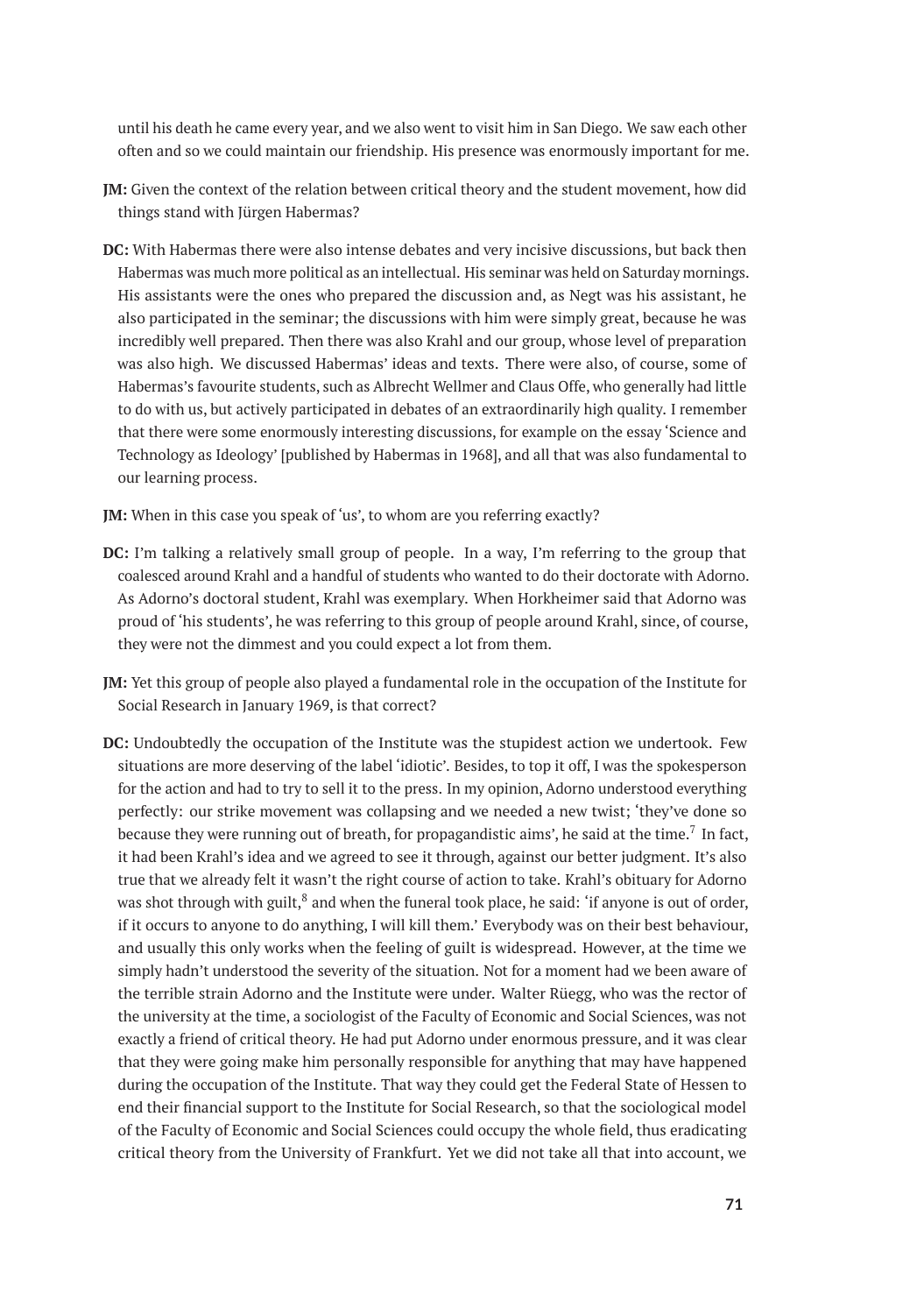behaved like apolitical ignoramuses. We were only interested in how our 'assassination of the father' looked to those outside the university, and indeed in that respect it worked well.

- **JM:** Notwithstanding, wasn't the occupation of the Institute an attempt to stop the further disintegration of the protest movement?
- **DC:** Strictly speaking, that process had not yet begun, but of course the occupation was a decisive contribution to it. What you could already notice then was that little by little militants were becoming increasingly competitive. I do not want to psychologise the facts, but for a period

Krahl was afraid that he would be overtaken on the left by exclusively militant forces. There were for example the so-called 'leather jackets' lot that caught everyone's eye because they were totally anti-intellectual and opposed to theory. For example, in our shared flat they assaulted and destroyed a friend's bedroom, and some of the traces of this incident are to be found in Adorno's 'Marginalia to Theory and Praxis'.<sup>9</sup> In the desolate atmosphere after the occupation of the Institute, Krahl tried to smooth things over with them, but that only lasted for two or three weeks. In the end he had to distance himself because these were people who were completely hostile to theory and reflection, and Krahl was the epitome of a reflective, theoretically-oriented individual. In the summer of 1969, Krahl turned his attention towards theoretical questions with renewed in-



tensity, and in this last phase he wrote very interesting things about the new problems faced by critical theory in its relation to protest movements.

- **JM:** It is difficult to avoid the impression that Krahl has been unjustly forgotten, especially at a time when movements associated with '1968' are given great historical weight.
- **DC:** Yes, in that respect many things are overlooked. I remember that at the time, Krahl seemed to me to be older, a fully-rounded adult, but he was only twenty-five or -six, like Rudi Dutschke: that's what's incredible! Rudi led a terrible life, travelling constantly from one place to another, and meanwhile he read, read and read like a madman, and that was only possible by sacrificing hours of sleep. That has to be taken into account when his writings are commented on today: it was a lifestyle that had nothing to do with academia or the university. The writings of Krahl or Dutschke available today are texts that have been either taken from notes or transcribed from recordings: they can't be considered in the same way as a piece of writing composed over several years! Yet at that point two thousand people were listening to these texts. Perhaps some half-grasped a couple of their ideas. Today we lack the sensitivity to understand the enormous potential these people had. Krahl was undoubtedly one of the most intelligent and astute people I ever met, who nevertheless had a miserable life-story and an untimely, terrible death.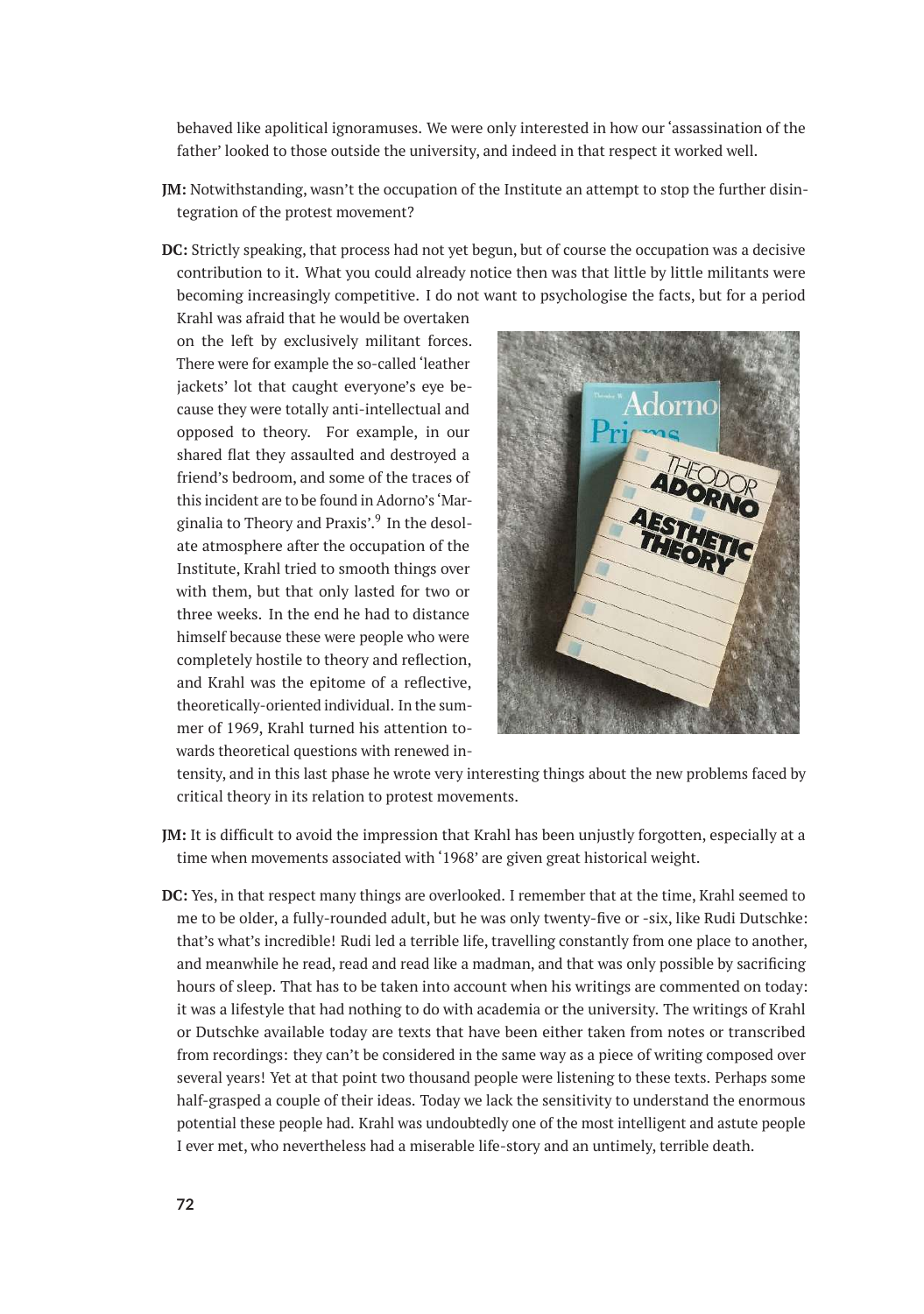### **After Adorno's death**

- **JM:** Adorno died in August 1969 and Krahl in February 1970. The working context of critical theory in Frankfurt, in which different teachers from the University of Frankfurt collaborate with one another and with some groups of students, little by little dissolves. You have identified Adorno's death as the key moment in this process. How did this dissolution take place and why? Why did a large number of your circle end up moving to Hannover with Oskar Negt?
- **DC:** Without a doubt, Adorno was the figure around which everything had crystallised. Adorno exerted a very strong pull, and not only in the Federal Republic of Germany – that's why Angela Davis came to Frankfurt, through Marcuse. Although in the first analysis we saw ourselves as his disciples, critical theory was for us a collective project that ought to be continued, not a kind of 'unitary paradigm' or anything like that. We considered our work an elaboration of critical theory in the manner that Adorno intended, and our aim was to continue in this direction. Nevertheless, after Adorno's death we found ourselves confronted with the unavoidable question: 'How do we do something new now? From where do we glean new impulses?' To this was added the whole dispute over who was to get Adorno's chair at the University of Frankfurt. First of all, some considered whether Leszek Kolakowski ought to be his successor, but we could not allow it. Habermas' ambivalence towards Adorno's critical theory can already be seen in the fact that he was the one to propose Kolakowski in the first place: he was not interested in a continuation of the old style of critical theory. However, as long as we had the right to our say and a vote, we did our best to make sure that his chair wasn't occupied by someone who was openly anti-Adorno. There were those who attacked us for our lack of sympathy for those persecuted by communist regimes in Eastern Europe, but anyone who has even glanced at the three volumes of Kolakowski's *Main Currents of Marxism* knows to what extent this book is defamatory against critical theory. For example, it claims that Herbert Marcuse had demanded that libraries be burned, as if he were a Nazi book-burner himself! Those assertions are indisputably false, simply defamatory: we could not allow someone with that kind of attitude to occupy Adorno's post at the University of Frankfurt. It would have been more logical then for Oskar Negt to have occupied the chair. Everything seemed to point in this direction, and I think it would have been the best outcome. Negt was surrounded by the most promising young students, and without a doubt was perfectly qualified both intellectually and professionally for the post. However, even though Negt was an extraordinarily political man, he ended up declining the offer. He was afraid that pressure from the Ministry of Culture would be too great, that he'd be involved in a permanent struggle, but also taking into account the fact that it was not yet clear which direction the student movement would take. In the end he preferred a change of environment and moved to Hannover. His intention was to create a centre for critical theory there, and I have been involved in this project for almost twenty years. After Adorno's death it was undoubtedly one of Oskar Negt's merits to have created this space where one could reflect and re-examine the situation. We could no longer continue what we had done in Frankfurt without some sort of interregnum. The point was to ask how we might appropriate a legacy of thought that was so fragmented, and also establish something new, and this transfer to Hannover forced us to resituate ourselves, to rethink our circumstances. This whole process of reflection, which attempted to develop critical theory in a political and not merely academic sense, is documented in my book *With a Heart of Stone* [*Mit steinerem Herzen*].<sup>10</sup>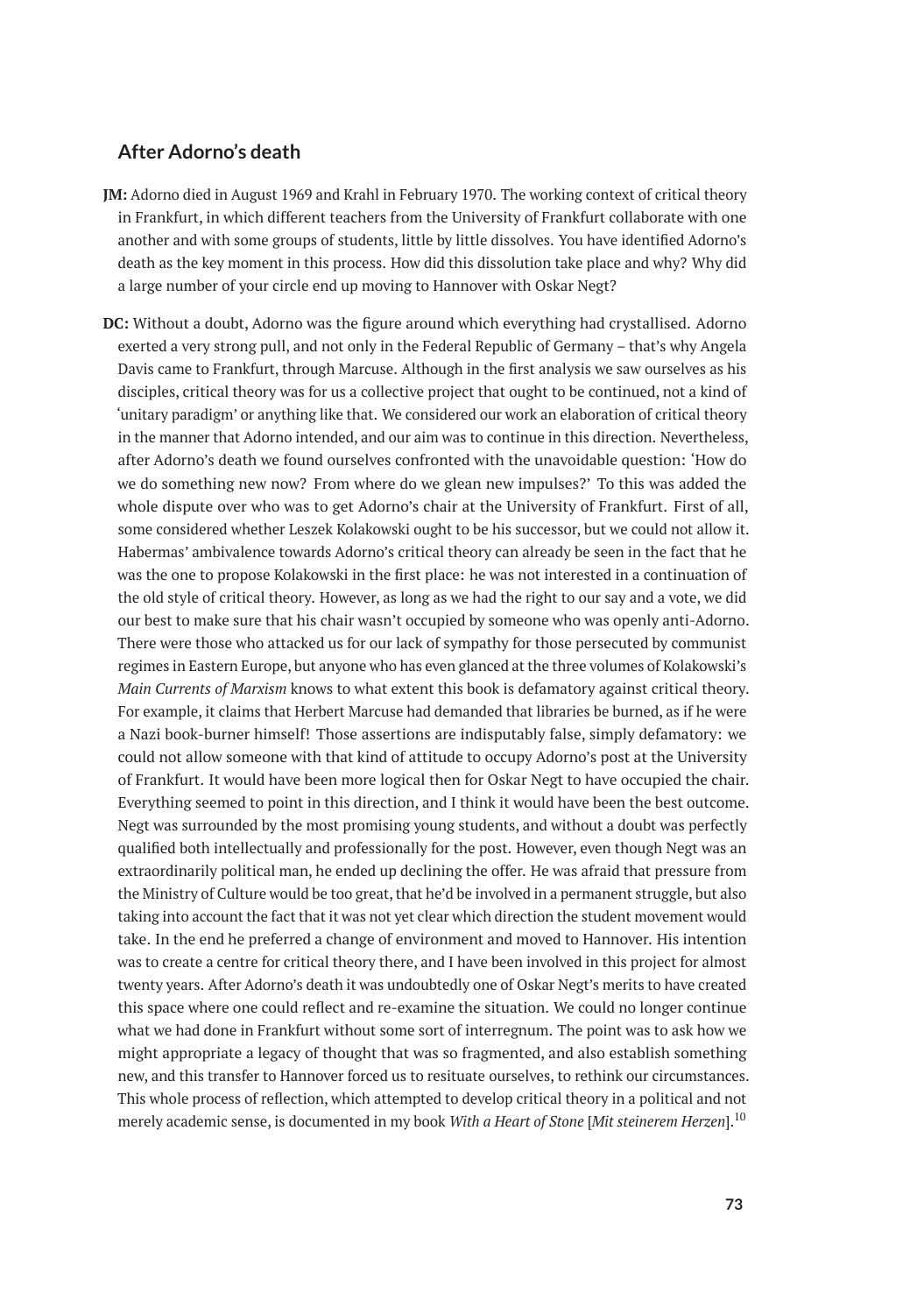- **JM:** And where did the renewed impulse to continue with critical theory stem from? By then there wasn't much to be hoped for from the protest movement, am I right?
- **DC:** Certainly not. After 1970, with the dissolution of the SDS, we no longer knew what to do politically. Everything broke down quickly into small groups, the majority of which were of a Marxist-Leninist character, which also reveals the backlash of the movement as a whole. All these Marxist-Leninist groups were really repulsive. To this day I associate them with feelings of disgust. Their anti-intellectualism, their aversion to pleasure and art, their bad asceticism, as if what we needed in the West was the misery of real socialism: all that was frankly repugnant to me. These groups detested critical theory from the beginning, it was their number one enemy, but in reality they were unable to say anything other than 'Critical theory is bourgeois, and you are all bourgeois because you are critical theorists.' Yet what I thought really dangerous was the way such groups enforced conformism in their own ranks: anything that deviated from the norm was threatened and persecuted highly aggressively. That is the most terrible thing of all. And when all these people are expelled or become ex-Marxist-Leninist, the majority of them do not change. Perhaps the outline of what they once defended changes a little, but in any case, anyone who is not mainstream, who does things on their own terms, continues to be a target of hatred. That's why I had to leave Germany – to find something new, new leads, a new well of experience with which to water the theory.

In those years there were several factors and experiences that were very relevant to my development. In the first place, Italy was enormously important. After 1969, the most significant thing that remained of the protest movement was the Italian situation and, through friendships and personal relationships, I myself ended up going there. In the seventies I spent a lot of time in Italy, especially in Milan, later in Rome, and there I met some really intelligent and fascinating people. This is how I met Adriano Sofri, one of the founders of Potere Operaio, an incredibly smart guy, and through him I came round to the idea of examining Eastern modes of production. Unfortunately Sofri has been imprisoned unjustly for years in connection with the events of Piazza Fontana: he has paid a terrible price having done absolutely nothing; and that people like Berlusconi, who are the ones who should truly go to jail, should be re-elected and return to lock Sofri up is simply unspeakable.<sup>11</sup> What has happened in Italian society in recent years is something that I simply cannot understand.

- **JM:**In the Italy of the seventies you must have found a political situation that bore little resemblance to the one you'd encountered in Germany. Is that so?
- **DC:** As an outsider, what quickly caught my attention was that even though friends were clearly distancing themselves from the Italian Communist Party, it was obvious that the PCI was at the heart of the entire Italian political environment, both positively and negatively: the presence of communism was simply stronger and also had institutional support. In those years in Italy I also worked heavily on Eurocommunism, which at that time was enormously important. New friendships emerged from the confrontation with Eurocommunism, especially Luciana Castellina and, through her, Rossana Rossanda. Thanks to them we were also able to get in touch with Eastern European dissidents. That impressed me and affected me a lot, because they were people and intellectuals of a very special order. In 1977 I met some of these dissidents at a conference in Venice [organised by Il Manifesto].<sup>12</sup> Among them were [Ukrainian mathematician and cybernetician] Leonid Pljuschtsch, who had just left the Gulag, Edmund Baluka, one of the leaders of the Szczecin strikes, a movement that preceded Solidarnosc, and, above all, Franz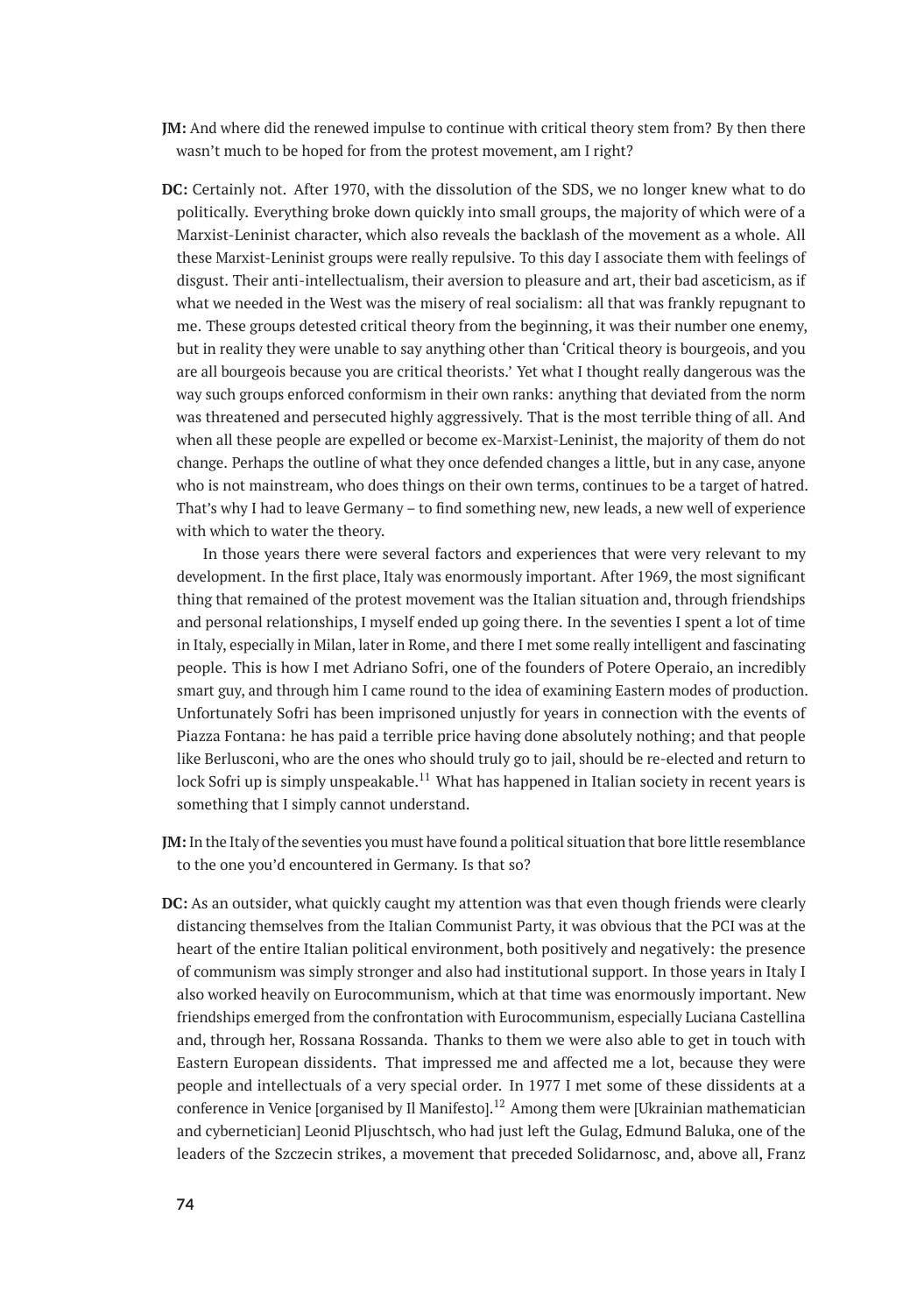Marek, thanks to whom I was better able to understand the processes of transformation at work in Hungary and Czechoslovakia.<sup>13</sup> Experience of the Italian situation and contact with Eastern European dissidents enabled me to better understand the divided situation in Germany. On the other hand, thanks to Franz Marek I heard for the first time about the Hakoah football team in Vienna, and also of the enormous role they played in raising Jewish awareness up until the mid-thirties. This discovery would lead me several years later to occupy myself extensively with Béla Guttmann and Jewish football.<sup>14</sup>

- **JM:** The problem of anti-Semitism would also be one of the fundamental concerns of your later work. Was your own biographical experience influential in this regard?
- **DC:** Yes, initially it was thanks to the Jewish and Israeli friends I had met in Frankfurt. However



it eventually became a central issue that was to shape the next ten years. In Frankfurt I was in close contact with a Jewish support group, and I learned a lot from how it was established and progressed over time. From then on the situation in Israel-Palestine became a fundamental problem. From there arose the friendship with Dan Diner, who was enormously constructive.<sup>15</sup> Thanks to him, I learned many things about Israel-Palestine, but also about the meaning of the Middle East, in the widest sense. Finally, I became aware of wanting to continue working on the

dispute between anti-Semitism and critical theory, since the 'Elements of anti-Semitism' chapter in *Dialectic of Enlightenment* was not the final word on the matter, but a point of departure that required elaboration. Out of these political experiences, I came to view my theoretical work as an attempt to articulate this problem and think it anew with pin-point accuracy.<sup>16</sup>

**JM:** What other experiences of this era were important for your intellectual development?

**DC:** In 1971-1972 Angela Davis was arrested, and that affected me a lot personally. The Sozialistische Büro was willing to start a campaign in favour of Angela's release and I was actively involved in it and I went to tour with them for a year.<sup>17</sup> On my part, the trip to the United States in 1978 was also undoubtedly a key experience. I visited the country to see friends and acquaintances, and so I acquired a panoramic view of the whole. Above all, I was impressed by the democratic character of daily life in America. Of course, racism, violence and white supremacy are deeply rooted in American society, and without a doubt there are crude adversaries of democracy, such as rednecks or the awful anti-abortionists. However, in spite of everything, it is a country that airs its discussions out in the open. Its basic structures are democratic, everything must be discussed, and that gives rise to a sort of *éducation sentimentale*. Definitively, all these experiences from the seventies were not only thought processes, but vital processes of experience, and that helped me enormously in reflecting on how to continue the tradition of critical theory. That's because critical theory needs the articulation of new experiences to fill it, and that's what I did then. The most important thing about such experiences was acting within a framework of relations alongside people who were working on similar issues, which represented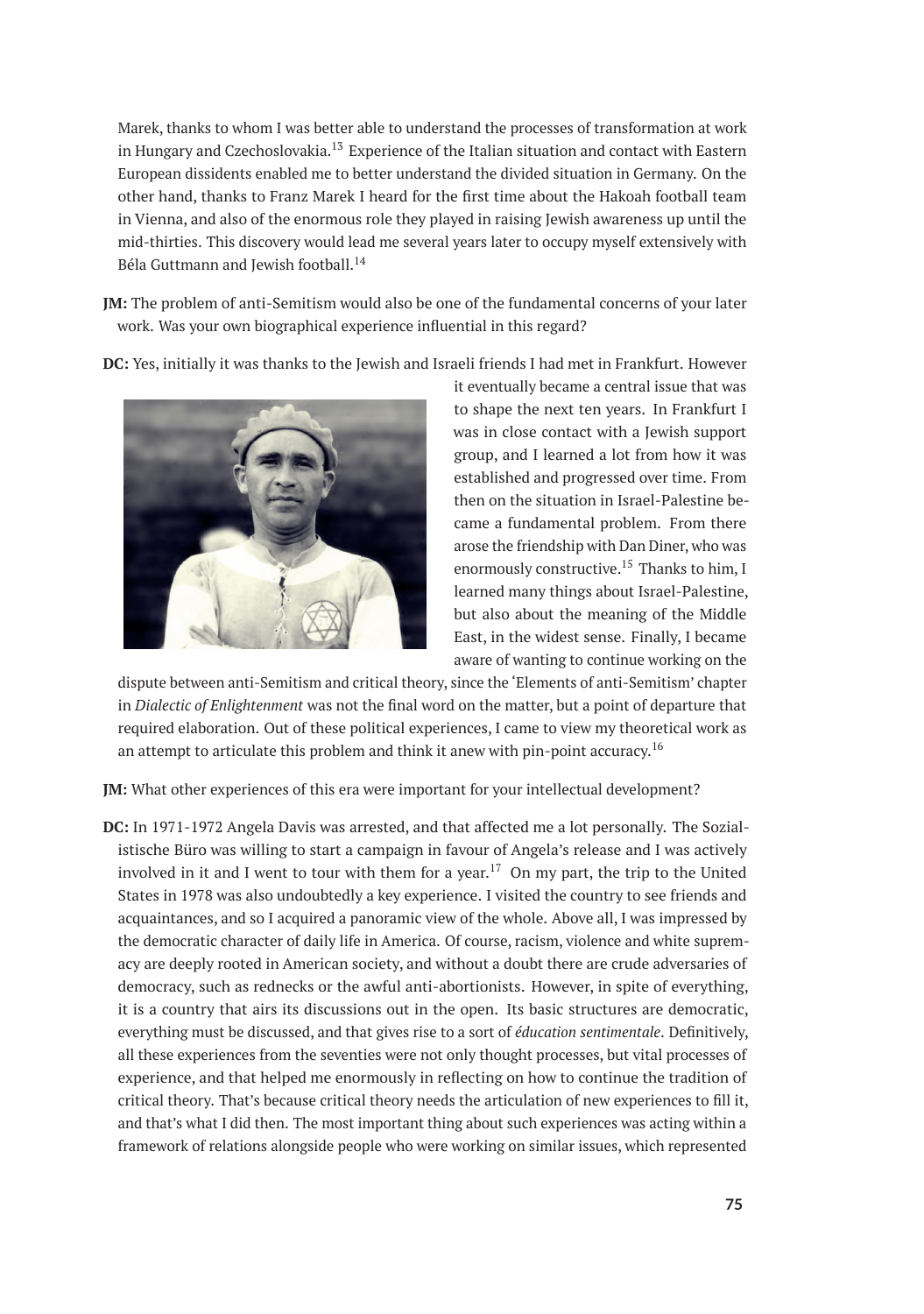a breakthrough in my own trajectory, and that is why we did our best to maintain contact; back then establishing such connections was not as simple as it is now. Therefore each encounter carried with it a tremendous broadening of horizons. This whole process of experience was fundamental for understanding the significance of social awareness and behaviour, including that of daily life. Later, in the nineties, I developed a whole theory of daily life, which was completely new territory for me, informed by all these prominent experiences.

- **JM:** In 1978 you returned to Germany. Your return coincides with the so-called 'years of lead' of the Federal Republic, which today has become the subject of numerous publications and even some movies. What was your impression of the socio-political predicament Germany faced at the time?
- **DC:** This period in Germany was unbearable, especially the whole issue with the Red Army Faction (RAF). I got to know everyone personally from the first generation of the RAF. They were all stupid and politically useless. You could say, with Walter Laqueur (with whom I disagree on almost everything else), that there has never been a group of more insignificant people about whom so much has been written. Fundamentally, all that was intended as a strategic backlash against '68, and there are still echoes of it today. The fact is that society had changed for the better, albeit indirectly, but this is how social transformation actually takes place: not because a couple of individuals make their wishes a reality, but through social conflicts and their development. For example, the level of social intolerance significantly decreased. In 1970, if a girl was wearing a short skirt or a boy had long hair, his hair would be pulled or they'd have things thrown at them in the street. Already by 1977 that was unimaginable. However, this process of transformation was counteracted at a political level. A frightening victim mentality emerged. If you made certain comments, that was enough to see you suddenly involved in a disciplinary procedure. If the social and political climate after the kidnapping of Schleyer and the events in Mogadishu had lasted for three further weeks, nobody knows how democracy would have ended up in Germany. That is something that is completely forgotten when talking about the RAF today. Heinrich Böll understood this victim mentality very well when he observed that something was not right in German society given that it had to mobilise sixty million inhabitants against six people. Similarly, among some there was the total idealisation of the RAF, which was completely insignificant with regard to the real social dynamic, with what was actually going on in German society. The RAF was simply a repulsive organisation of truly stupid people. You could not take them seriously, not even one of them was able to think politically. Even Ulrike Meinhof was totally apolitical; she did little else but moralise – not to mention Horst Mahler. And today they are styled as if they had been something extraordinary. The public is fascinated that there are people who go around with hand grenades and weapons! I cannot have the slightest respect for something like that, and I cannot take it seriously politically either. The members of the RAF were ideal victims for the secret services and, if they had not played their own game, they would have finished with them in four weeks: it was very easy to find them! Half the city of Hannover knew when Ulrike was there, because there were people who went around asking everyone if they could crash at hers. And the police, who had special units dedicated only and exclusively to finding her, do not know where she is? Those are the issues that need to be clarified, and not whether Karl-Heinz Kurras received some money from the Stasi or not.<sup>18</sup> What is certain is that the Stasi did not say: 'shoot Ohnesorg in order to trigger the rise of a protest movement in Germany', because the student movement disrupted the entire strategy of the SED [the governing party of the German Democratic Republic]. The illegal leaders of the KPD [German Communist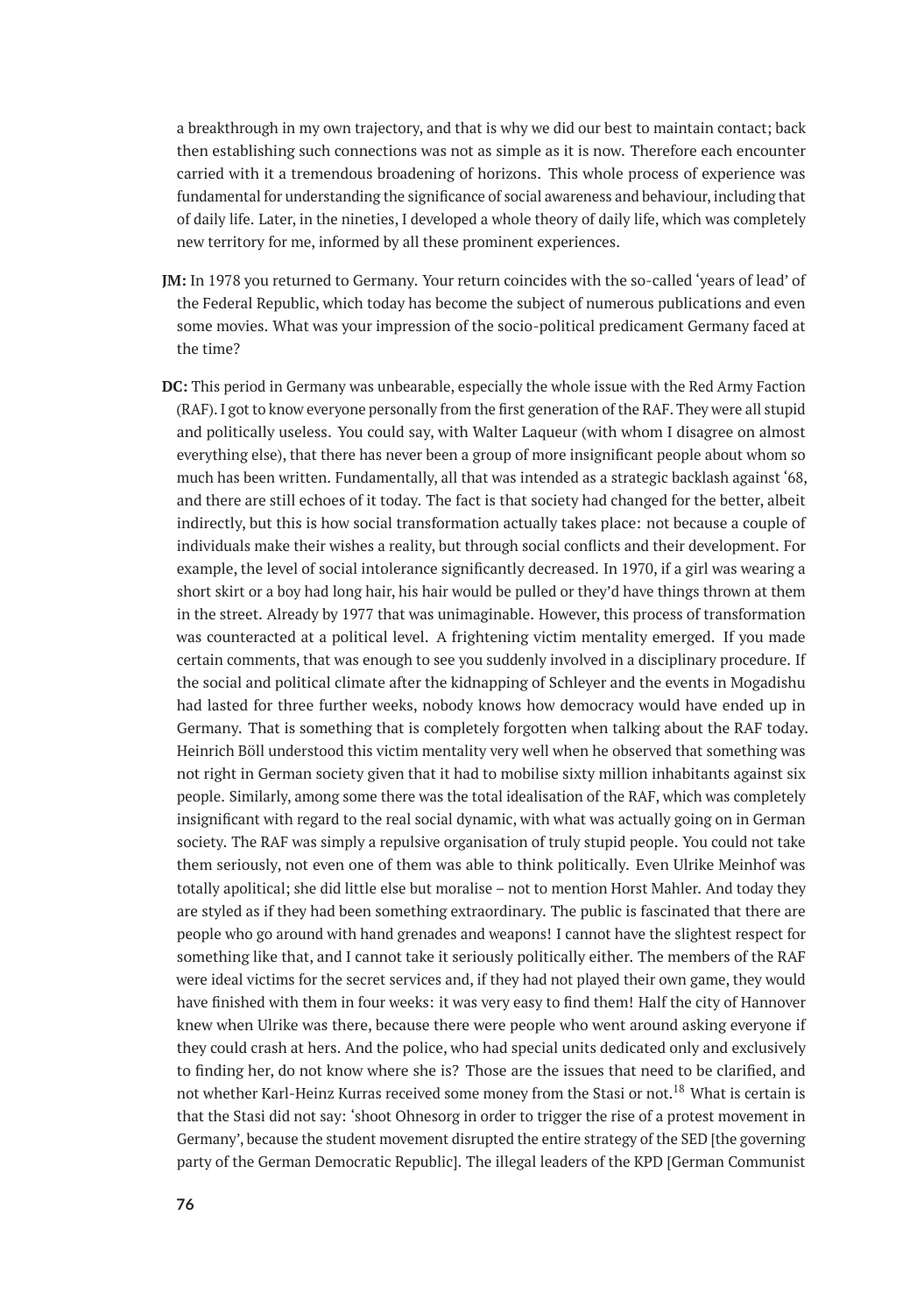Party] tried time and again to exert influence on the SDS, but from the opposite direction. They said: 'You mustn't do this, you mustn't do that – you are only going to irritate people!', and things like that. In fact the anti-authoritarian protest movement was a real nightmare for authoritarian communists: they wanted something very different! That's why it's incredible, the nonsense you read in the newspapers today, and nobody dares contradict them.

## **The actuality of critical theory**

- **JM:** From the end of the seventies, some academic volumes began to present the history of critical theory as the unified development of a project of 'interdisciplinary materialism '. In the eighties, with the publication of the theory of communicative action, the so-called 'paradigm shift' in critical theory was proclaimed. Since then the term 'critical theory' is often associated primarily with the name Jürgen Habermas, and Adorno's work is abstractly declared to have been 'superseded'. In this context you have spoken of an 'invention of tradition'. What consequences has this had for the reception of critical theory and for attempts to develop it?
- **DC:** To understand the meaning of this whole process, an analogy could be established with the development of psychoanalysis. Psychoanalytic theory and praxis have remained completely at the mercy of the associations of psychoanalysts, and the implications of this development have already been criticised, for example by Paul Parin, who recently passed away. On the other hand, there have also been attempts to re-appropriate psychoanalysis for science, especially from the perspective of literary theory. Nevertheless, such attempts cling to psychoanalysis as a simple mode of representation, as if it were a purely academic theory in which contradictions and drives are no longer recognised, so to speak; that is, psychoanalysis as such is preserved, but its contribution to knowledge and self-knowledge, that which made it worthwhile, is eliminated. Something similar has happened with critical theory. The 'invention of tradition' has academicised it completely, and with this it has eliminated its principal attraction: it has made it one theory among others, a rung on the career ladder. However, according to my experience, critical theory is informed above all by a non-academic impulse. Critical theory requires an interest in emancipation and, to put it crudely, in human happiness. I understand emancipation to be the movement of a social totality that runs within each and every individual. Yet the interest in emancipation also requires reflection on the contradictions that hinder it; that is to say, it refers to what Parin has called 'the contradictions of the subject'. Experiencing these contradictions in the subject and wanting to understand them is the driving force that leads one to dedicate oneself to critical theory – that is why those who present critical theory as some kind of apocalyptic fantasy completely confuse its meaning. Every individual, if she is not psychically damaged, tries to close the gulf between her predicament and happiness. The attempt to overcome suffering is constantly renewed . Theoretical activity is therefore a moment in the articulation of a vital force, it is a union of the 'ego' and 'superego', and the 'super-ego' is not just an enemy soldier who watches over the occupied territory of the 'ego', but must also help the 'ego' to achieve satisfaction. Nevertheless, this is all completely neglected by the 'invention of tradition'.
- **JM:** Sometimes you have the feeling that the so-called 'paradigm shift', with its turn towards the purely procedural, has finally emptied critical theory of all substance and experience.
- **DC:** That's right. Actually this 'invention of tradition', with its merely instrumental understanding of knowledge, falls well below the level of *Dialectic of Enlightenment*. Enlightenment resorts to a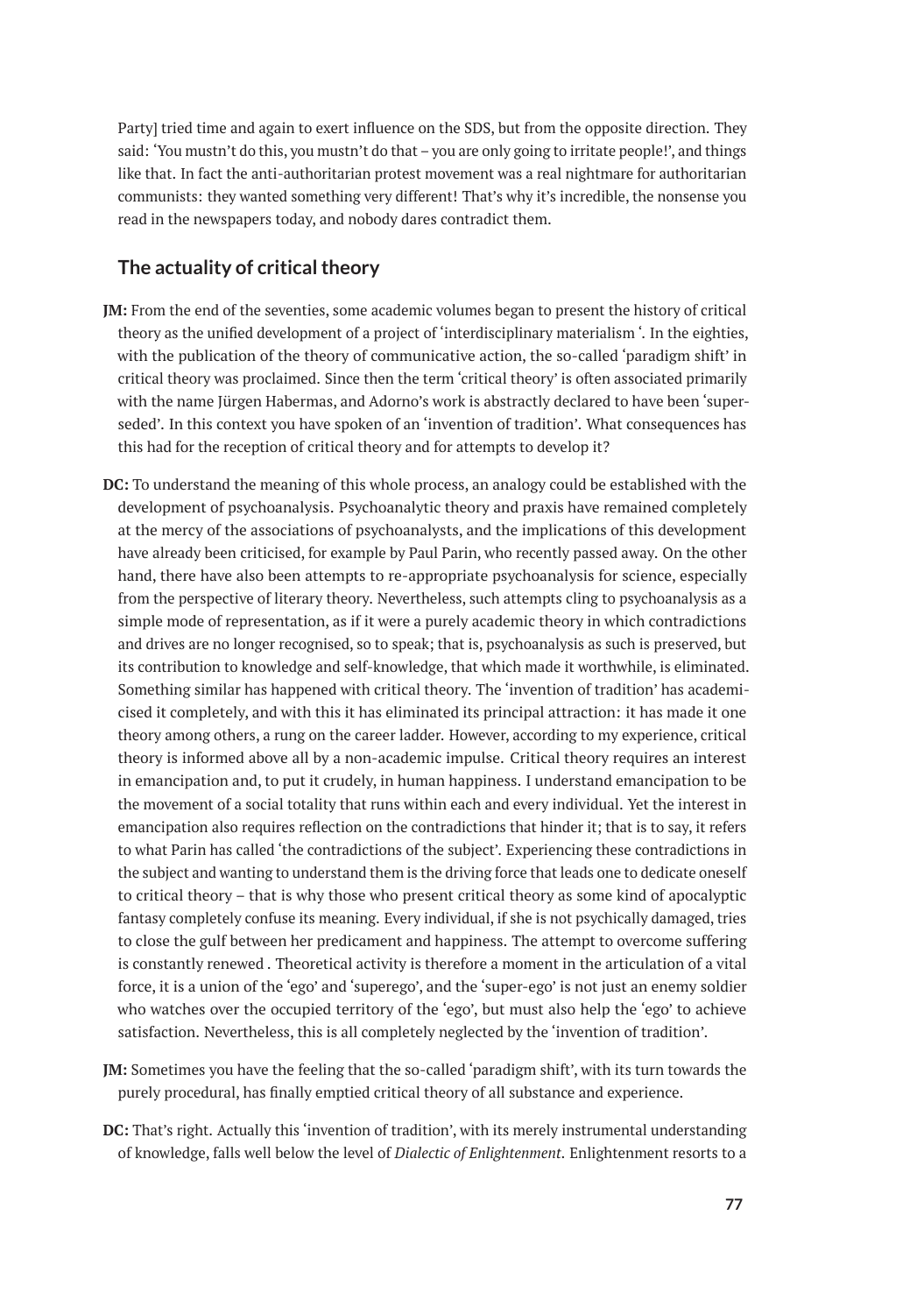focus on what is crudely instrumental, and in the end we have many great instruments, but we cannot build anything with them. In this sense the 'linguistic turn' has led to a dead end. Critical theory is now without an object, without content, without any experience that reflection requires in order to function. That is why the 'linguistic turn' has left a desolate intellectual landscape: everything consists of theoretical collections in which some things are hoarded alongside others, everything is deemed equivalent, everything is reconstructed, reformulated; it's enough to make you weep. That has nothing to do with critical theory; it is simply adaptation to a conformist academic culture. From those premises you can perhaps build an academic career or direct an editorial line, but of course it has little to do with the possibility of gaining knowledge about a society in transformation. Critical theory can only be renewed if one thinks with reference to new objects, and that also means referring to new contradictions. And in this sense I am an optimist, because there is now a need to restore substance to thought and that is why Adorno is being read again.



- **JM:** Yet if critical theory is understood as elaboration of social experience by means of thought, is it not problematic to include Habermas in this theoretical tradition?
- **DC:** First of all, we can't forget that Habermas represents a leap forward for German intellectuals: Habermas has been for the Federal Republic what Max Weber was for Wilhelmine Germany. He is a tremendously sharp and intelligent individual who has not shied away from political dispute; he is someone who has consistently opposed the reactionary tendencies that crop up again and again in German society. As a deeply democratic intellectual, Habermas is undoubtedly a very important figure for Germany, and also for Europe. However, the critical theory that I was attracted to was different. I think Habermas is actually closer to the tradition of Weber than of critical theory – hence the division of his writing along the lines of 'grand theory' and 'politics'.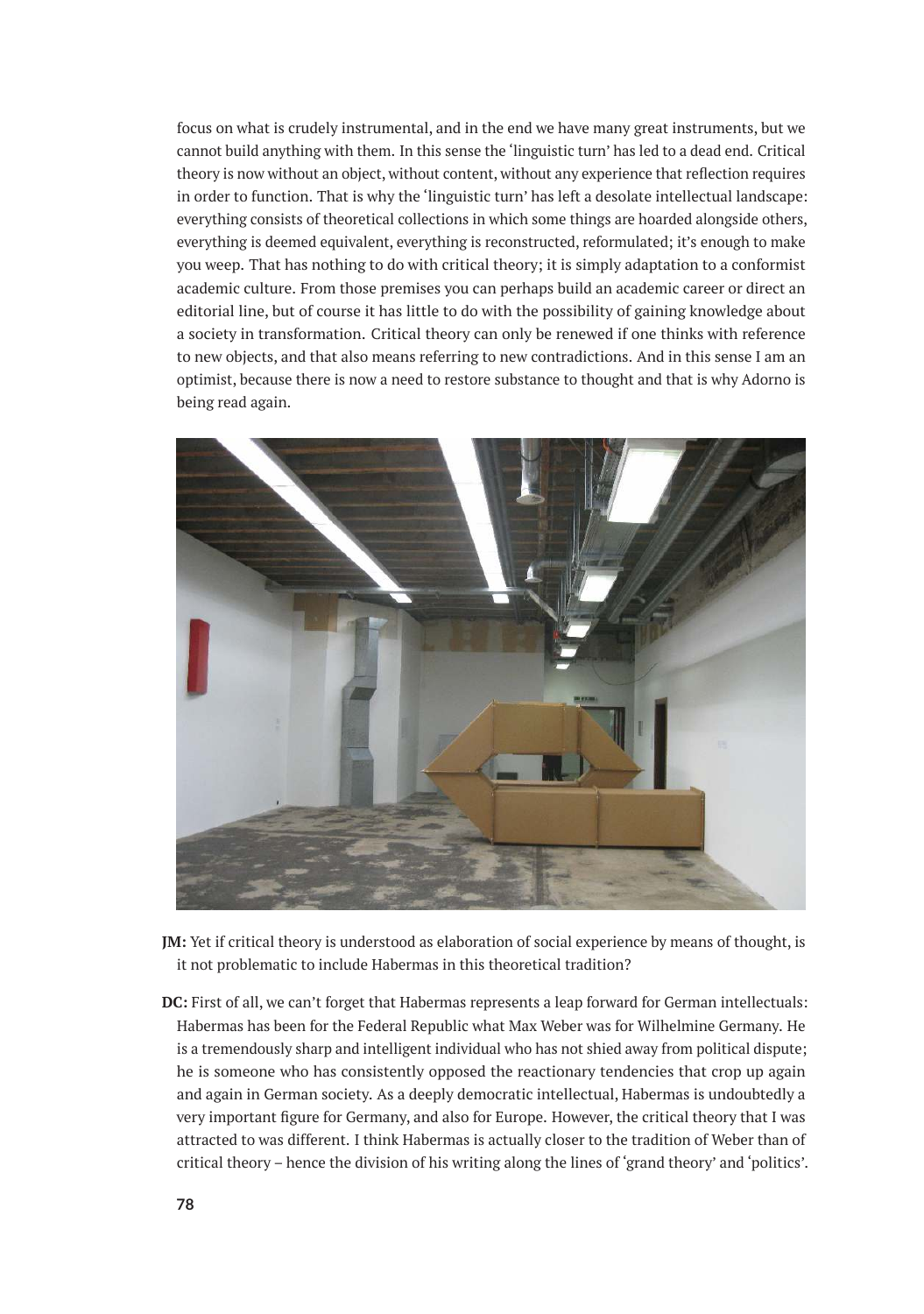The critical theory of Horkheimer and Adorno was closely linked to their experience of emigration and exile, and of course one cannot claim a similar background and say 'I belong to this tradition.' Nevertheless one should try to make such experiences bear fruit in the work itself. It is about making visible the experience of the present from the experience of the past. That's why I deal with issues such as those linked to migration. Today we no longer live in ethnically homogeneous societies and that raises new problems. In this sense, the critical theorist's experience of exile qualifies the understanding that these issues are not only problems of language acquisition or of integration, but that they require a new concept of culture. Culture is not like a billiard ball that is solid and sealed; rather the cultural process is a very complex issue that is in continual flux. That's why I think it is disingenuous when certain authors speak of a 'German' or 'Anglo-Saxon' tradition, as if they were fixed and separate entities that could be theoretically reconciled with the right array of tools.

- **JM:** So, how can the reference to 'tradition' be understood today? In an anti-traditional sense, as Adorno would have said? As the search for the new in the old from the viewpoint of the present?
- **DC:** For me, the book *The Invention of Tradition* by Eric Hobsbawm and Terence Ranger was very stimulating because from the German perspective England has always been admired for having an unbroken and accessible sense of tradition. In France, in England, and in the United States, bourgeois society was something real, but in Germany around 1800 there was nothing of the sort; that's why you had to think about it, and that's how the German intellectual tradition came about: without German misery there would have been no German idealism. Be that as it may, today we no longer have a tradition that we may call a whole, instead we have only broken continuities. Today we have to create our traditions, because tradition is not simply the transmission of the old, but the foundation of something new. In this sense you might say that Germany has a head start because we do not have the illusion of continuity that dominates in Anglo-Saxon countries. However, what is true is that we have such a strong rejection of the new that we are not capable of conceiving it as such. In 1989, a new reality was created in Germany, but we have termed it 'reunification', as if it represented the reestablishment of something from the past. In opposition, critical theory wants to understand the new and, after the Cold War, this can no longer be attempted from within national borders, rather it must take into account what has become of society globally. That is the current challenge: we live in a transformed society, but we lack the adequate concepts with which to grasp it. That's why critical theory is not simply 'there', it is not something available to us to inherit; instead it is something that we must develop.
- **JM:** How would you explain the relationship between the inevitably historical character of the work of Adorno, Horkheimer and Marcuse and the relevance of their approaches? What's the significance of this 'tradition of thought' today?
- **DC:** Critical theory is part of the great theoretical tradition of German idealism, in which the big themes were thought, freedom and action. However, it can no longer settle for idealism, as it has become aware of the limits of the Enlightenment, the limitations of spirit, of material contradictions – and that requires consciousness of the most terrible events in history and society. Critical theory states from the outset that these atrocities cannot be cancelled out by intellectual progress or the development of consciousness. And that means that critical theory is only possible by acts of remembrance. That's why I wrote Adorno's biography: for me Adorno is the nucleus of the 20th century, and only following his example can we continue to develop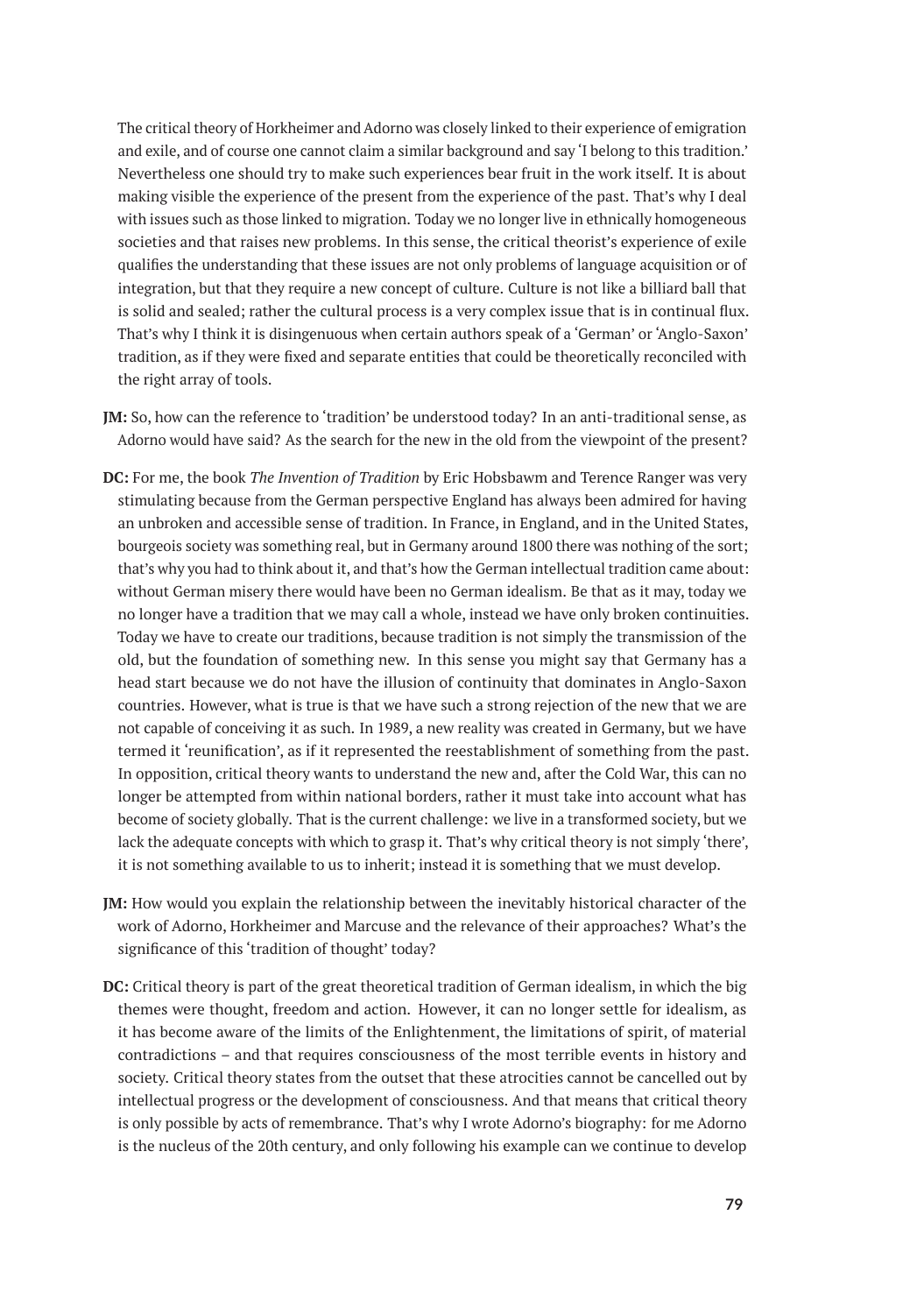critical theory. The experiences he gives voice to in his thinking cannot be marginalised, one cannot say: 'that was simply a dark chapter of history'. Such experiences were not just a German adventure, but part of world history, and that is why we must reflect on national-socialism, on the gulag archipelago, and also, for example, on Chinese history, which in the past hundred years has been nothing but an accumulation of catastrophes. Crucially, all these experiences are deposited in today's subjects: the terror of the past is the fear of the present, that's why individuals no longer trust in their abilities, and the whole world has concluded in one way or another that human life is of little value or consequence, and you don't need to be a critical theorist to realise that.

- **JM:** You have also pointed out that today we are no longer in a position to carry out an immanent critique of bourgeois society, since it no longer exists as such. What is there to draw on that could take critical social theory in the direction you propose?
- **DC:** That's the subject of the book that will follow the one I'm working on right now. It is titled *Changes*, and it will thematise the relationship between the 'long nineteenth century', the 'short twentieth century' and the present. It will therefore constitute an attempt to read history and society as a palimpsest. Today the nexus of experience is no longer given: contemporary society is fragmented, everything appears disconnected. The Internet is a magnificent example: there are millions of perspectives, but in reality, the only thing that holds them together is the computer screen. That is, today the nexus has to be built out of the different fragments of experience. The dissolution of received experience, of inherited context, happened over time. Marx could still count on a lot of received knowledge, hence the prominence of Hegel and Ricardo in his work. For critical theory the situation was already more difficult, but nevertheless they attempted to analyse contemporary thought as part of a whole, for example in *The Critique of Instrumental Reason* by Horkheimer. That's no longer available to us, and, given the decline of academia and the university, probably won't be possible in the future either. That's why I'm interested in building an experiential totality, and *Changes* will do it by addressing food, sports, television or art, and also how the different fragments superimpose and overlap with one another. Due to the fact that today the totality of the 'spirit', as it were, or culture, is no longer a unity as it had been during the 'long nineteenth century', this whole is no longer so powerful and it does not subject individuals to such an overwhelming extent. And this also opens up new possibilities. There are those whose listening capacity is pseudo-deformed after a lifetime of being raised on a compromised musical language. Such people become very irritated when listening to Schönberg as his music doesn't have a melody. Nevertheless, current generations of students are free of these prejudices, they encounter Schönberg and are able to listen; for them this music is also sound in which something interesting might be found. Those are the moments in which you can begin to build anew the connections that make critique possible. In this sense, one might say that by doing theory you strengthen the subject, showing that it needn't be as fragile as it currently is. In fact what takes place, generally speaking, is that the subject encounters a series of socially enforced prohibitions and obstacles. These mechanisms prevent subjects from realising their social experience in an emphatic sense. Our job is to work against this tendency.
- **JM:** How do you foster this emphatic intellectual experience? Is it possible to give voice to something like that in universities today?
- **DC:** For the time being, I try to make these experiences possible in the shadow of the university.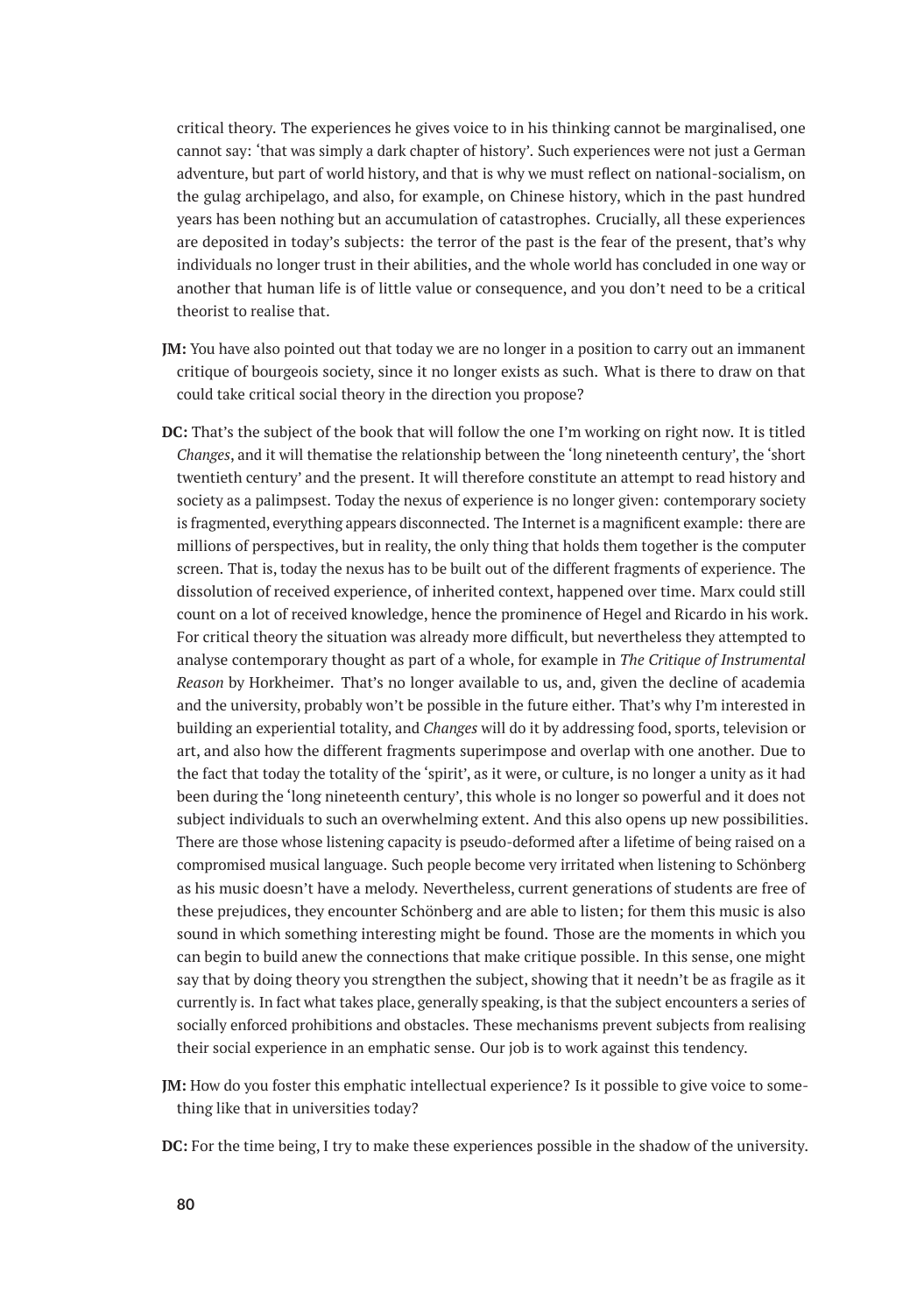With the current set-up of degree and master's degree, as exists in Germany and many other European countries, the possibility of having formative experiences during one's period of study is greatly hindered if not completely destroyed. Universities have become exam machines: your work-rate is monitored, but not what you learn. I think that the future for universities is pretty dismal as I get the impression that educational policy is directed by financial interests and a misunderstood utilitarianism. With regard to how intellectual wealth is produced, a completely mistaken approach predominates. This is because one can only have wealth when one has abundance, when other variables are allowed to come into play. What's useful from a practical point of view is generally the product of abundance, of a surplus, and not the product of attempting to obtain something directly. There are so many tests that demonstrate this that it's not necessary give any further detail. On the other hand, I don't know if universities are at all suitable places for critical theory. What I was able to experience was that it not only hinders the work of those who carry out critical theory in its most authentic sense, but to a certain extent it also persecutes them for doing so – just as anything that deviates from the norm is also pursued, and which in one way or another has to do with freedom and independence. That's why old-fashioned concepts like 'academic freedom' are today enormously important, because currently the university mostly tends to inhibit freedom rather than enable it.

However we needn't be so grim. In the past ten years I have met excellent groups of students all over the world, even in universities where one expects only to meet students from elite institutions who have been completely hot-housed and know exactly which career path they're on. I found that even in those universities there exist critical theory reading groups that look to maintain and encourage discussions that often go on for hours – such is the liveliness of their interest. When in discussion with them, you sense that their needs come up against the institution, and they thus find themselves called to take up themes and issues that are beyond the mainstream, and that is a good substrate for critical theory. After having been so isolated throughout the nineties and early noughties, seeing this new interest resonate even at a global level has filled me with optimism. This isn't to say that I am naïve. Instead, I would like to think that I am true to the maxim of my mentor, old Horkheimer: 'Pessimism in big matters, optimism in the small.'

#### **Translated by Alex Alvarez Taylor**

#### Notes

1. This interview was held on the 12 June 2009 in Frankfurt am Main. The transposition from spoken conversation to legible text would not have been possible were it not for the work of Arne Kellerman.

2. The transcript is included in Theodor W. Adorno, 'Fortschritt', *Gesammelte Schriften* 10.1.

3. Claussen is referring to Max Horkheimer's letter to Adorno of September 27 1958. After having read Habermas' 'On the Philosophical Question of Marx and Marxism', Horkheimer wrote to Adorno wanting to clarify Adorno's relationship to the Institute and, more generally, to introduce certain changes inside the Institute. The letter, which bears annotations by Adorno, is reproduced in Claussen's biography of the latter.

4. See Max Horkheimer, *Späne: Notizen über Gespräche mit Max Horkheimer*, in *Gesammelte Schriften 14: Nachgelassene Schriften 1949-1972, 5. Notizen* (Frankfurt a. M.: Fischer, 1988). [An English translation is currently unavailable.]

5. The Spiegel-Affäre concerned the freedom of the press in the Federal Republic of Germany. Following the publication of a critical article in the magazine, several editors and contributors to *Der Spiegel* were arrested and accused of national treason. Finally, in 1965 the court of appeal decided not to pursue the case.

6. See Johan Hartle's interview with Oskar Negt, 'Critical Theory's contexts of cooperation', *Radical Philosophy* 2.04 (Spring 2009), 73–85.

7. 'Now they are all contrite, but Krahl organised the